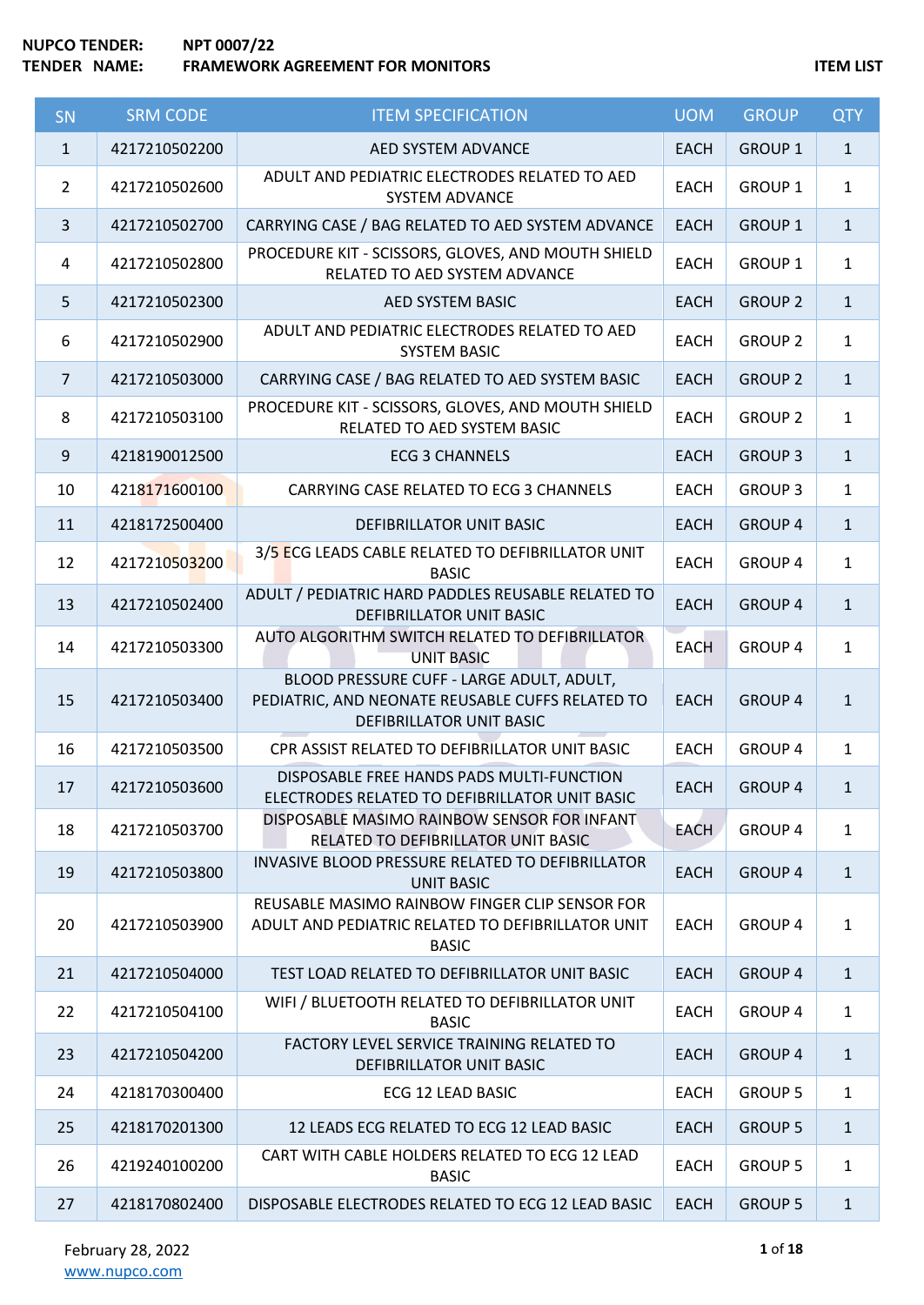| <b>SN</b> | <b>SRM CODE</b> | <b>ITEM SPECIFICATION</b>                                                                           | <b>UOM</b>  | <b>GROUP</b>   | <b>QTY</b>   |
|-----------|-----------------|-----------------------------------------------------------------------------------------------------|-------------|----------------|--------------|
| 28        | 4218171600200   | BARCODE READER RELATED TO ECG 12 LEAD BASIC                                                         | <b>EACH</b> | <b>GROUP 5</b> | $\mathbf{1}$ |
| 29        | 4218171700000   | REUSABLE ELECTRODE RELATED TO ECG 12 LEAD BASIC                                                     | <b>EACH</b> | <b>GROUP 5</b> | $\mathbf{1}$ |
| 30        | 4218170201400   | WIRELESS LEADS MODULE RELATED TO ECG 12 LEAD BASIC                                                  | <b>EACH</b> | <b>GROUP 5</b> | $\mathbf{1}$ |
| 31        | 4218171600300   | FACTORY LEVEL SERVICE TRAINING RELATED TO ECG 12<br><b>LEAD BASIC</b>                               | <b>EACH</b> | <b>GROUP 5</b> | $\mathbf{1}$ |
| 32        | 4218170300500   | ECG 12 LEAD MID RANGE                                                                               | <b>EACH</b> | <b>GROUP 6</b> | $\mathbf{1}$ |
| 33        | 4218170201500   | 12 LEADS ECG RELATED TO ECG 12 LEAD MID RANGE                                                       | <b>EACH</b> | <b>GROUP 6</b> | $\mathbf{1}$ |
| 34        | 4219240100300   | CART WITH CABLE HOLDERS RELATED TO ECG 12 LEAD<br><b>MID RANGE</b>                                  | <b>EACH</b> | <b>GROUP 6</b> | $\mathbf{1}$ |
| 35        | 4218170802500   | DISPOSABLE ELECTRODES RELATED TO ECG 12 LEAD MID<br><b>RANGE</b>                                    | <b>EACH</b> | <b>GROUP 6</b> | $\mathbf{1}$ |
| 36        | 4218171600400   | MEASUREMENT COMPARISON RELATED TO ECG 12 LEAD<br><b>MID RANGE</b>                                   | <b>EACH</b> | <b>GROUP 6</b> | $\mathbf{1}$ |
| 37        | 4218171600500   | BARCODE READER RELATED TO ECG 12 LEAD MID RANGE                                                     | <b>EACH</b> | <b>GROUP 6</b> | $\mathbf{1}$ |
| 38        | 4218171700100   | REUSABLE ELECTRODE RELATED TO ECG 12 LEAD MID<br><b>RANGE</b>                                       | <b>EACH</b> | <b>GROUP 6</b> | $\mathbf{1}$ |
| 39        | 4218170201600   | WIRELESS LEADS MODULE RELATED TO ECG 12 LEAD MID<br><b>RANGE</b>                                    | <b>EACH</b> | <b>GROUP 6</b> | $\mathbf{1}$ |
| 40        | 4218171600600   | <b>FACTORY LEVEL SERVICE TRAINING RELATED TO ECG 12</b><br><b>LEAD MID RANGE</b>                    | <b>EACH</b> | <b>GROUP 6</b> | $\mathbf{1}$ |
| 41        | 4218170300300   | ECG 12 LEAD ADVANCE                                                                                 | <b>EACH</b> | <b>GROUP 7</b> | $\mathbf{1}$ |
| 42        | 4218170201700   | 18 LEADS ECG RELATED TO ECG 12 LEAD ADVANCE                                                         | <b>EACH</b> | <b>GROUP 7</b> | $\mathbf{1}$ |
| 43        | 4219240100400   | CART WITH CABLE HOLDERS RELATED TO ECG 12 LEAD<br><b>ADVANCE</b>                                    | <b>EACH</b> | <b>GROUP 7</b> | $\mathbf{1}$ |
| 44        | 4218170802600   | DISPOSABLE ELECTRODES RELATED TO ECG 12 LEAD<br><b>ADVANCE</b>                                      | <b>EACH</b> | <b>GROUP 7</b> | $\mathbf{1}$ |
| 45        | 4218171600700   | MEASUREMENT COMPARISON RELATED TO ECG 12 LEAD<br><b>ADVANCE</b>                                     | <b>EACH</b> | <b>GROUP 7</b> | $\mathbf{1}$ |
| 46        | 4218171600800   | BARCODE READER RELATED TO ECG 12 LEAD ADVANCE                                                       | <b>EACH</b> | <b>GROUP 7</b> | $\mathbf{1}$ |
| 47        | 4218171700200   | REUSABLE ELECTRODE RELATED TO ECG 12 LEAD<br><b>ADVANCE</b>                                         | <b>EACH</b> | <b>GROUP 7</b> | $\mathbf{1}$ |
| 48        | 4218170201800   | WIRELESS LEADS MODULE RELATED TO ECG 12 LEAD<br><b>ADVANCE</b>                                      | <b>EACH</b> | <b>GROUP 7</b> | $\mathbf{1}$ |
| 49        | 4218171600900   | FACTORY LEVEL SERVICE TRAINING RELATED TO ECG 12<br><b>LEAD ADVANCE</b>                             | <b>EACH</b> | <b>GROUP 7</b> | $\mathbf{1}$ |
| 50        | 4218160200100   | SPHYGMOMANOMETER VITAL SIGN BASIC                                                                   | <b>EACH</b> | <b>GROUP 8</b> | $\mathbf{1}$ |
| 51        | 4218191800500   | CUFFS FOR ADULT, PEDIATRIC, AND NEONATE - ALL SIZES<br>RELATED TO SPHYGMOMANOMETER VITAL SIGN BASIC | <b>EACH</b> | <b>GROUP 8</b> | $\mathbf{1}$ |
| 52        | 4218191800600   | DISPOSABLE SPO2 PROBE RELATED TO<br>SPHYGMOMANOMETER VITAL SIGN BASIC                               | <b>EACH</b> | <b>GROUP 8</b> | $\mathbf{1}$ |
| 53        | 4218160200000   | SPHYGMOMANOMETER VITAL SIGN ADVANCE                                                                 | <b>EACH</b> | <b>GROUP 9</b> | $\mathbf{1}$ |
| 54        | 4218191800700   | 2D BARCODE RELATED TO SPHYGMOMANOMETER VITAL<br>SIGN ADVANCE                                        | <b>EACH</b> | <b>GROUP 9</b> | $\mathbf{1}$ |
| 55        | 4218191800800   | CO2 RELATED TO SPHYGMOMANOMETER VITAL SIGN<br><b>ADVANCE</b>                                        | <b>EACH</b> | <b>GROUP 9</b> | $\mathbf{1}$ |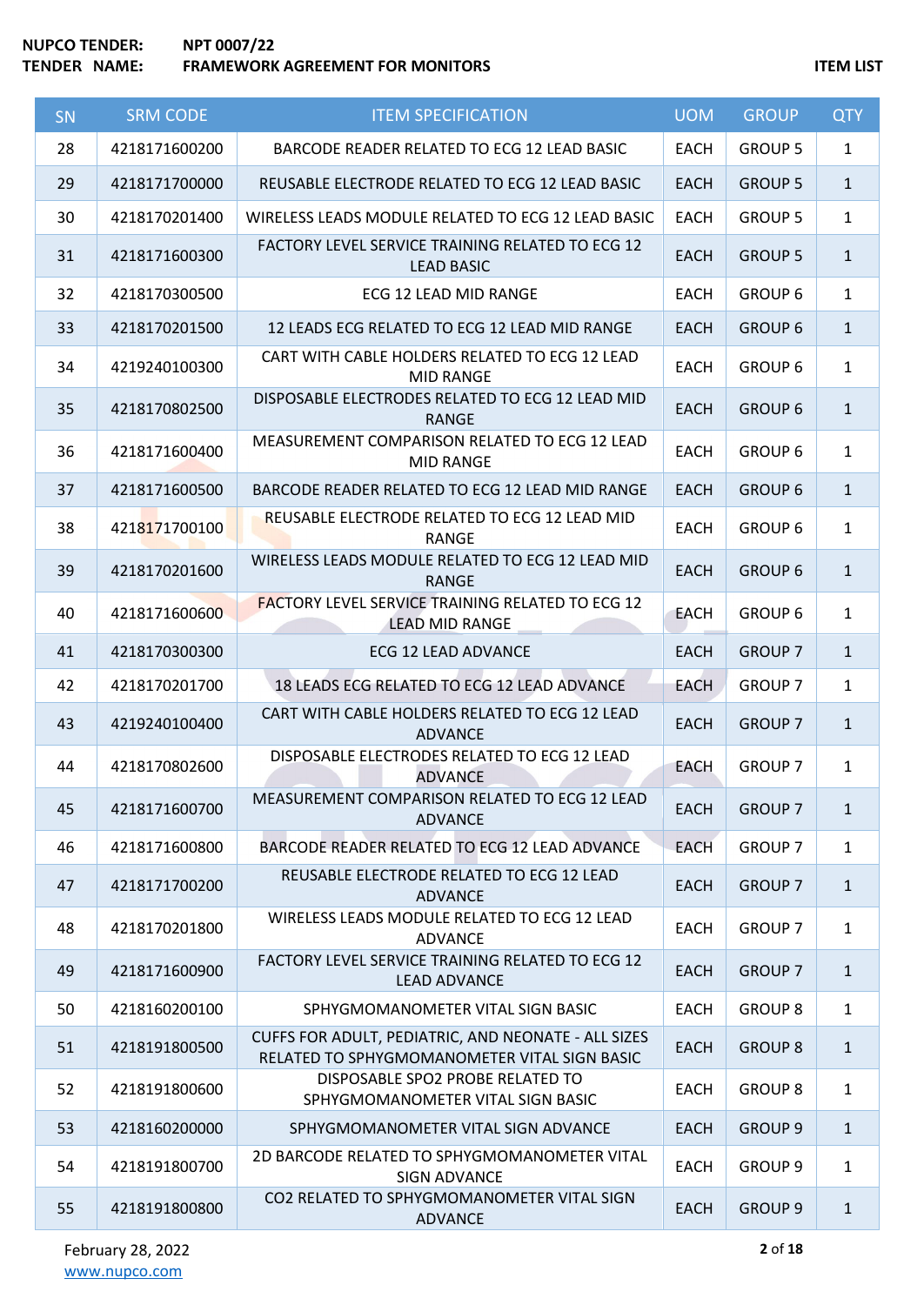| SN | <b>SRM CODE</b> | <b>ITEM SPECIFICATION</b>                                                                                         | <b>UOM</b>  | <b>GROUP</b>       | <b>QTY</b>   |
|----|-----------------|-------------------------------------------------------------------------------------------------------------------|-------------|--------------------|--------------|
| 56 | 4218191800900   | CUFFS FOR ADULT, PEDIATRIC, AND NEONATE - ALL SIZES<br>RELATED TO SPHYGMOMANOMETER VITAL SIGN<br><b>ADVANCE</b>   | <b>EACH</b> | <b>GROUP 9</b>     | $\mathbf{1}$ |
| 57 | 4218191801000   | DISPOSABLE SPO2 PROBE RELATED TO<br>SPHYGMOMANOMETER VITAL SIGN ADVANCE                                           | <b>EACH</b> | <b>GROUP 9</b>     | $\mathbf{1}$ |
| 58 | 4218191801100   | ETCO2 RELATED TO SPHYGMOMANOMETER VITAL SIGN<br><b>ADVANCE</b>                                                    | <b>EACH</b> | GROUP <sub>9</sub> | $\mathbf{1}$ |
| 59 | 4218191801200   | LINE BARCODE READER RELATED TO<br>SPHYGMOMANOMETER VITAL SIGN ADVANCE                                             | <b>EACH</b> | <b>GROUP 9</b>     | $\mathbf{1}$ |
| 60 | 4218191801300   | MASIMO RAINBOW RELATED TO SPHYGMOMANOMETER<br>VITAL SIGN ADVANCE                                                  | <b>EACH</b> | <b>GROUP 9</b>     | $\mathbf{1}$ |
| 61 | 4218191801400   | PULSE RATE SOURCE / CUFF RELATED TO<br>SPHYGMOMANOMETER VITAL SIGN ADVANCE                                        | <b>EACH</b> | <b>GROUP 9</b>     | $\mathbf{1}$ |
| 62 | 4218191801500   | RECORDER RELATED TO SPHYGMOMANOMETER VITAL<br><b>SIGN ADVANCE</b>                                                 | <b>EACH</b> | <b>GROUP 9</b>     | $\mathbf{1}$ |
| 63 | 4218191801600   | RF ID RELATED TO SPHYGMOMANOMETER VITAL SIGN<br><b>ADVANCE</b>                                                    | <b>EACH</b> | <b>GROUP 9</b>     | $\mathbf{1}$ |
| 64 | 4218191801700   | SPHB RELATED TO SPHYGMOMANOMETER VITAL SIGN<br><b>ADVANCE</b>                                                     | <b>EACH</b> | <b>GROUP 9</b>     | $\mathbf{1}$ |
| 65 | 4218191801800   | TEMPERATURE SOURCE RELATED TO<br>SPHYGMOMANOMETER VITAL SIGN ADVANCE                                              | <b>EACH</b> | <b>GROUP 9</b>     | $\mathbf{1}$ |
| 66 | 4218191801900   | <b>FACTORY LEVEL SERVICE TRAINING RELATED TO</b><br>SPHYGMOMANOMETER VITAL SIGN ADVANCE                           | <b>EACH</b> | GROUP <sub>9</sub> | $\mathbf{1}$ |
| 67 | 4218190400600   | SPHYGMOMANOMETER VITAL SIGN MID RANGE                                                                             | <b>EACH</b> | GROUP 10           | $\mathbf{1}$ |
| 68 | 4218191802000   | 2D BARCODE RELATED TO SPHYGMOMANOMETER VITAL<br><b>SIGN MID RANGE</b>                                             | <b>EACH</b> | GROUP 10           | $\mathbf{1}$ |
| 69 | 4218191802100   | CO2 RELATED TO SPHYGMOMANOMETER VITAL SIGN MID<br><b>RANGE</b>                                                    | <b>EACH</b> | <b>GROUP 10</b>    | $\mathbf{1}$ |
| 70 | 4218191802200   | CUFFS FOR ADULT, PEDIATRIC, AND NEONATE - ALL SIZES<br>RELATED TO SPHYGMOMANOMETER VITAL SIGN MID<br><b>RANGE</b> | <b>EACH</b> | GROUP 10           | $\mathbf{1}$ |
| 71 | 4218191802300   | DISPOSABLE SPO2 PROBE RELATED TO<br>SPHYGMOMANOMETER VITAL SIGN MID RANGE                                         | <b>EACH</b> | GROUP 10           | $\mathbf{1}$ |
| 72 | 4218191802400   | ETCO2 RELATED TO SPHYGMOMANOMETER VITAL SIGN<br><b>MID RANGE</b>                                                  | <b>EACH</b> | GROUP 10           | $\mathbf{1}$ |
| 73 | 4218191802500   | LINE BARCODE READER RELATED TO<br>SPHYGMOMANOMETER VITAL SIGN MID RANGE                                           | <b>EACH</b> | GROUP 10           | $\mathbf{1}$ |
| 74 | 4218191802600   | RECORDER RELATED TO SPHYGMOMANOMETER VITAL<br>SIGN MID RANGE                                                      | <b>EACH</b> | GROUP 10           | $\mathbf{1}$ |
| 75 | 4218191802700   | RF ID RELATED TO SPHYGMOMANOMETER VITAL SIGN<br><b>MID RANGE</b>                                                  | <b>EACH</b> | GROUP 10           | $\mathbf{1}$ |
| 76 | 4218191802800   | SPHB RELATED TO SPHYGMOMANOMETER VITAL SIGN<br><b>MID RANGE</b>                                                   | <b>EACH</b> | GROUP 10           | $\mathbf{1}$ |
| 77 | 4218191802900   | FACTORY LEVEL SERVICE TRAINING RELATED TO<br>SPHYGMOMANOMETER VITAL SIGN MID RANGE                                | <b>EACH</b> | GROUP 10           | $\mathbf{1}$ |
| 78 | 4214000014300   | SPHYGMOMANOMETER HOME CARE DIGITAL                                                                                | <b>EACH</b> | GROUP 11           | $\mathbf{1}$ |
| 79 | 4218160513400   | CUFFS FOR ADULT, PEDIATRIC, AND NEONATE - ALL SIZES<br>RELATED TO SPHYGMOMANOMETER HOME CARE DIGITAL              | <b>EACH</b> | GROUP 11           | $\mathbf{1}$ |
| 80 | 4218190005200   | MONITOR PHYSIOLOGICAL MRI COMPATIBLE                                                                              | <b>EACH</b> | GROUP 12           | $\mathbf{1}$ |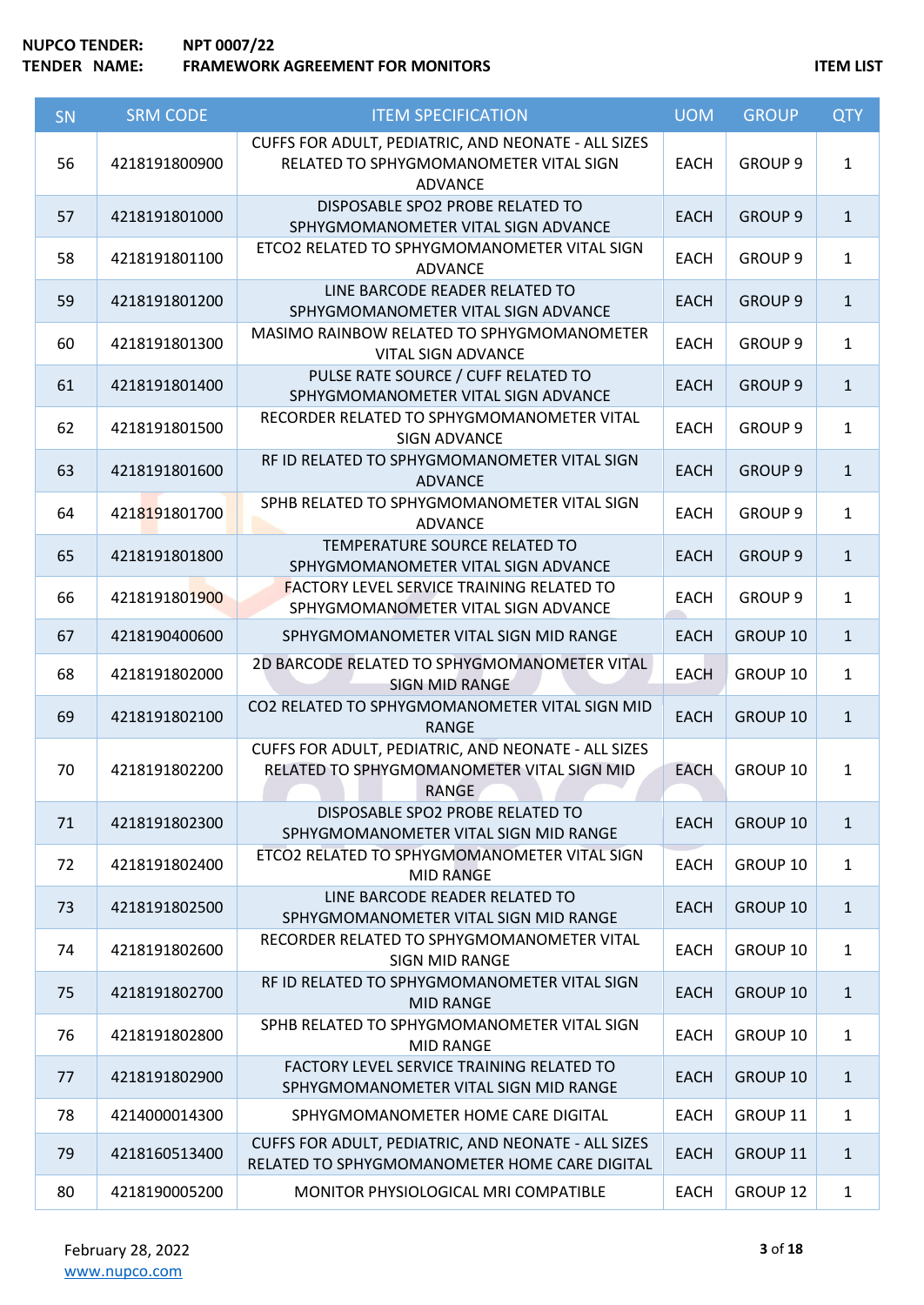# **NUPCO TENDER: NPT 0007/22 TENDER IN A FRAMEWORK AGREEMENT FOR MONITORS ITEM LIST**

| SN  | <b>SRM CODE</b> | <b>ITEM SPECIFICATION</b>                                                                                                         | <b>UOM</b>  | <b>GROUP</b>        | <b>QTY</b>   |
|-----|-----------------|-----------------------------------------------------------------------------------------------------------------------------------|-------------|---------------------|--------------|
| 81  | 4218180305000   | REUSABLE SPO2 SENSOR ADULT RELATED TO MONITOR<br>PHYSIOLOGICAL MRI COMPATIBLE                                                     | <b>EACH</b> | GROUP 12            | $\mathbf{1}$ |
| 82  | 4218180305100   | REUSABLE SPO2 SENSOR PEDIATRIC RELATED TO<br>MONITOR PHYSIOLOGICAL MRI COMPATIBLE                                                 | <b>EACH</b> | GROUP 12            | $\mathbf{1}$ |
| 83  | 4218180305200   | DISPOSABLE SPO2 SENSOR NEONATE RELATED TO<br>MONITOR PHYSIOLOGICAL MRI COMPATIBLE                                                 | <b>EACH</b> | GROUP 12            | $\mathbf{1}$ |
| 84  | 4227150300700   | ETCO2 / MICRO STREAM TECHNOLOGY RELATED TO<br>MONITOR PHYSIOLOGICAL MRI COMPATIBLE                                                | <b>EACH</b> | GROUP 12            | $\mathbf{1}$ |
| 85  | 4218191803000   | FACTORY LEVEL SERVICE TRAINING RELATED TO MONITOR<br>PHYSIOLOGICAL MRI COMPATIBLE                                                 | <b>EACH</b> | GROUP <sub>12</sub> | $\mathbf{1}$ |
| 86  | 4217210100200   | DEFIBRILLATOR UNIT ADVANCE                                                                                                        | <b>EACH</b> | GROUP 13            | $\mathbf{1}$ |
| 87  | 4217210504300   | 12-LEADS ECG CABLE RELATED TO DEFIBRILLATOR UNIT<br><b>ADVANCE</b>                                                                | <b>EACH</b> | GROUP 13            | $\mathbf{1}$ |
| 88  | 4217210504400   | 3/5 ECG LEADS CABLE RELATED TO DEFIBRILLATOR UNIT<br><b>ADVANCE</b>                                                               | <b>EACH</b> | GROUP 13            | $\mathbf{1}$ |
| 89  | 4217210502500   | ADULT / PEDIATRIC HARD PADDLES REUSABLE RELATED TO<br>DEFIBRILLATOR UNIT ADVANCE                                                  | <b>EACH</b> | GROUP 13            | $\mathbf{1}$ |
| 90  | 4217210504500   | AUTO ALGORITHM SWITCH RELATED TO DEFIBRILLATOR<br><b>UNIT ADVANCE</b>                                                             | <b>EACH</b> | GROUP <sub>13</sub> | $\mathbf{1}$ |
| 91  | 4217210504600   | BLOOD PRESSURE CUFF - LARGE ADULT, ADULT,<br>PEDIATRIC, AND NEONATE REUSABLE CUFFS RELATED TO<br>DEFIBRILLATOR UNIT ADVANCE       | <b>EACH</b> | GROUP 13            | $\mathbf{1}$ |
| 92  | 4217210504700   | CPR ASSIST RELATED TO DEFIBRILLATOR UNIT ADVANCE                                                                                  | <b>EACH</b> | GROUP 13            | $\mathbf{1}$ |
| 93  | 4217210504800   | DISPOSABLE FREE HANDS PADS MULTI-FUNCTION<br>ELECTRODES RELATED TO DEFIBRILLATOR UNIT ADVANCE                                     | <b>EACH</b> | GROUP 13            | $\mathbf{1}$ |
| 94  | 4217210504900   | DISPOSABLE MASIMO RAINBOW SENSOR RELATED TO<br>DEFIBRILLATOR UNIT ADVANCE                                                         | <b>EACH</b> | GROUP 13            | $\mathbf{1}$ |
| 95  | 4217210505000   | INVASIVE BLOOD PRESSURE RELATED TO DEFIBRILLATOR<br><b>UNIT ADVANCE</b>                                                           | <b>EACH</b> | GROUP <sub>13</sub> | $\mathbf{1}$ |
| 96  | 4217210505100   | REUSABLE MASIMO RAINBOW FINGER CLIP SENSOR FOR<br>ADULT AND PEDIATRIC RELATED TO DEFIBRILLATOR UNIT<br><b>ADVANCE</b>             | <b>EACH</b> | GROUP <sub>13</sub> | $\mathbf{1}$ |
| 97  | 4217210505200   | TEMPERATURE MODULE RELATED TO DEFIBRILLATOR<br><b>UNIT ADVANCE</b>                                                                | <b>EACH</b> | GROUP 13            | $\mathbf{1}$ |
| 98  | 4217210505300   | TEST LOAD RELATED TO DEFIBRILLATOR UNIT ADVANCE                                                                                   | <b>EACH</b> | GROUP 13            | $\mathbf{1}$ |
| 99  | 4217210505400   | WIFI / BLUETOOTH RELATED TO DEFIBRILLATOR UNIT<br><b>ADVANCE</b>                                                                  | <b>EACH</b> | <b>GROUP 13</b>     | $\mathbf{1}$ |
| 100 | 4218190019600   | MONITOR BEDSIDE ADULT PEDIATRIC ADVANCE 15 INCH                                                                                   | <b>EACH</b> | GROUP 14            | $\mathbf{1}$ |
| 101 | 4218190400700   | MULTI PARAMETER MODULE RELATED TO MONITOR<br>BEDSIDE ADULT PEDIATRIC ADVANCE 15 INCH                                              | <b>EACH</b> | GROUP 14            | $\mathbf{1}$ |
| 102 | 4218191803100   | WIFI FOR MULTI PARAMETER MODULE RELATED TO<br>MONITOR BEDSIDE ADULT PEDIATRIC ADVANCE 15 INCH                                     | <b>EACH</b> | GROUP 14            | $\mathbf{1}$ |
| 103 | 4218180305300   | REUSABLE SPO2 SENSOR RELATED TO MONITOR BEDSIDE<br>ADULT PEDIATRIC ADVANCE 15 INCH                                                | <b>EACH</b> | GROUP 14            | $\mathbf{1}$ |
| 104 | 4218191803200   | <b>MODULES RACK - HOST MODULES FOR ADDITIONAL 4</b><br>SLOTS RELATED TO MONITOR BEDSIDE ADULT PEDIATRIC<br><b>ADVANCE 15 INCH</b> | <b>EACH</b> | GROUP 14            | $\mathbf{1}$ |
| 105 | 4227150300800   | ETCO2 / MICRO STREAM TECHNOLOGY RELATED TO<br>MONITOR BEDSIDE ADULT PEDIATRIC ADVANCE 15 INCH                                     | <b>EACH</b> | <b>GROUP 14</b>     | $\mathbf{1}$ |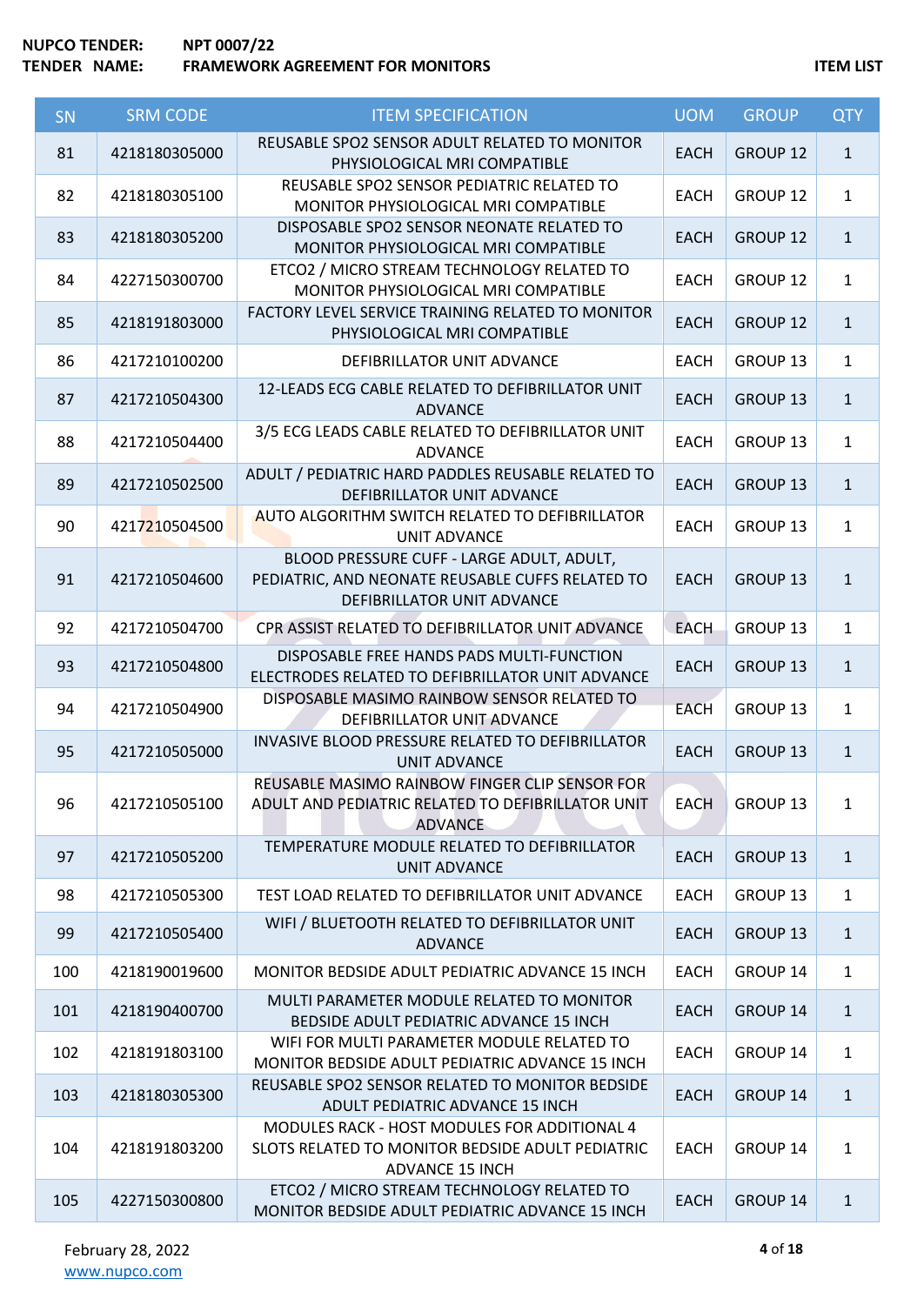| SN  | <b>SRM CODE</b> | <b>ITEM SPECIFICATION</b>                                                                                                      | <b>UOM</b>  | <b>GROUP</b>    | <b>QTY</b>   |
|-----|-----------------|--------------------------------------------------------------------------------------------------------------------------------|-------------|-----------------|--------------|
| 106 | 4218191803300   | 3RD PARTY DEVICE INTEGRATION WITH OTHER DEVICE<br>RELATED TO MONITOR BEDSIDE ADULT PEDIATRIC<br><b>ADVANCE 15 INCH</b>         | <b>EACH</b> | GROUP 14        | $\mathbf{1}$ |
| 107 | 4218190300200   | CARDIAC OUTPUT / PICCO RELATED TO MONITOR BEDSIDE<br>ADULT PEDIATRIC ADVANCE 15 INCH                                           | <b>EACH</b> | GROUP 14        | $\mathbf{1}$ |
| 108 | 4218160700100   | IBP 2 CHANNELS RELATED TO MONITOR BEDSIDE ADULT<br>PEDIATRIC ADVANCE 15 INCH                                                   | <b>EACH</b> | GROUP 14        | $\mathbf{1}$ |
| 109 | 4227252300100   | BIS RELATED TO MONITOR BEDSIDE ADULT PEDIATRIC<br><b>ADVANCE 15 INCH</b>                                                       | <b>EACH</b> | GROUP 14        | $\mathbf{1}$ |
| 110 | 4229546500300   | NMT RELATED TO MONITOR BEDSIDE ADULT PEDIATRIC<br><b>ADVANCE 15 INCH</b>                                                       | <b>EACH</b> | GROUP 14        | $\mathbf{1}$ |
| 111 | 4218190400800   | SVO2 AND SCVO2 RELATED TO MONITOR BEDSIDE ADULT<br>PEDIATRIC ADVANCE 15 INCH                                                   | <b>EACH</b> | <b>GROUP 14</b> | $\mathbf{1}$ |
| 112 | 4227151600000   | ADDITIONAL 2 WAVEFORM TO HAVE 6 WAVEFORM<br>CAPABILITY RELATED TO MONITOR BEDSIDE ADULT<br>PEDIATRIC ADVANCE 15 INCH           | <b>EACH</b> | GROUP 14        | $\mathbf{1}$ |
| 113 | 4227151600100   | ADDITIONAL 4 WAVEFORM TO HAVE 8 WAVEFORM<br>CAPABILITY RELATED TO MONITOR BEDSIDE ADULT<br>PEDIATRIC ADVANCE 15 INCH           | <b>EACH</b> | GROUP 14        | $\mathbf{1}$ |
| 114 | 4218191803400   | <b>3RD PARTY WEB ACCESS APPLICATION RELATED TO</b><br>MONITOR BEDSIDE ADULT PEDIATRIC ADVANCE 15 INCH                          | <b>EACH</b> | GROUP 14        | $\mathbf{1}$ |
| 115 | 4218191803500   | SECONDARY ACTIVE DISPLAY WITH CONTROL RELATED TO<br>MONITOR BEDSIDE ADULT PEDIATRIC ADVANCE 15 INCH                            | <b>EACH</b> | GROUP 14        | $\mathbf{1}$ |
| 116 | 4218180305400   | SPO2 MICRO MODULE CABLE INTEGRATED WITH SAME<br>DEVICE WARRANTY RELATED TO MONITOR BEDSIDE<br>ADULT PEDIATRIC ADVANCE 15 INCH  | <b>EACH</b> | GROUP 14        | $\mathbf{1}$ |
| 117 | 4218190400900   | SPO2 RAINBOW MEASUREMENT, SPHB, SPOC, PVI, SPMET,<br>SPCO RELATED TO MONITOR BEDSIDE ADULT PEDIATRIC<br><b>ADVANCE 15 INCH</b> | <b>EACH</b> | GROUP 14        | $\mathbf{1}$ |
| 118 | 4218191600000   | MASIMO O3 TO MONITOR CEREBRAL OXYGENATION<br>RELATED TO MONITOR BEDSIDE ADULT PEDIATRIC<br><b>ADVANCE 15 INCH</b>              | <b>EACH</b> | GROUP 14        | $\mathbf{1}$ |
| 119 | 4218191701000   | 4 CHANNELS REGIONAL OXIMETRY WITH TRENDS RELATED<br>TO MONITOR BEDSIDE ADULT PEDIATRIC ADVANCE 15<br><b>INCH</b>               | <b>EACH</b> | GROUP 14        | $\mathbf{1}$ |
| 120 | 4218191803600   | SEPSIS PROTOCOL RELATED TO MONITOR BEDSIDE ADULT<br>PEDIATRIC ADVANCE 15 INCH                                                  | <b>EACH</b> | GROUP 14        | $\mathbf{1}$ |
| 121 | 4218191803700   | EWS: EARLY WARNING SCORING RELATED TO MONITOR<br>BEDSIDE ADULT PEDIATRIC ADVANCE 15 INCH                                       | <b>EACH</b> | GROUP 14        | $\mathbf{1}$ |
| 122 | 4229470500300   | PPV: PULSE PRESSURE VARIATION RELATED TO MONITOR<br>BEDSIDE ADULT PEDIATRIC ADVANCE 15 INCH                                    | <b>EACH</b> | GROUP 14        | $\mathbf{1}$ |
| 123 | 4218190401000   | SPV: SYSTOLIC PRESSURE VARIATION RELATED TO<br>MONITOR BEDSIDE ADULT PEDIATRIC ADVANCE 15 INCH                                 | <b>EACH</b> | GROUP 14        | $\mathbf{1}$ |
| 124 | 4218190401100   | IPI: INTEGRATED PULMONARY INDEX RELATED TO<br>MONITOR BEDSIDE ADULT PEDIATRIC ADVANCE 15 INCH                                  | <b>EACH</b> | GROUP 14        | $\mathbf{1}$ |
| 125 | 4218191803800   | REMOTE CONTROL WIRED / WIRELESS RELATED TO<br>MONITOR BEDSIDE ADULT PEDIATRIC ADVANCE 15 INCH                                  | <b>EACH</b> | GROUP 14        | $\mathbf{1}$ |
| 126 | 4219161002500   | CENTRAL STATION LICENSE 4 BEDS RELATED TO MONITOR<br>BEDSIDE ADULT PEDIATRIC ADVANCE 15 INCH                                   | <b>EACH</b> | GROUP 14        | $\mathbf{1}$ |
| 127 | 4219161002600   | CENTRAL STATION LICENSE 6 BEDS RELATED TO MONITOR<br>BEDSIDE ADULT PEDIATRIC ADVANCE 15 INCH                                   | <b>EACH</b> | GROUP 14        | $\mathbf{1}$ |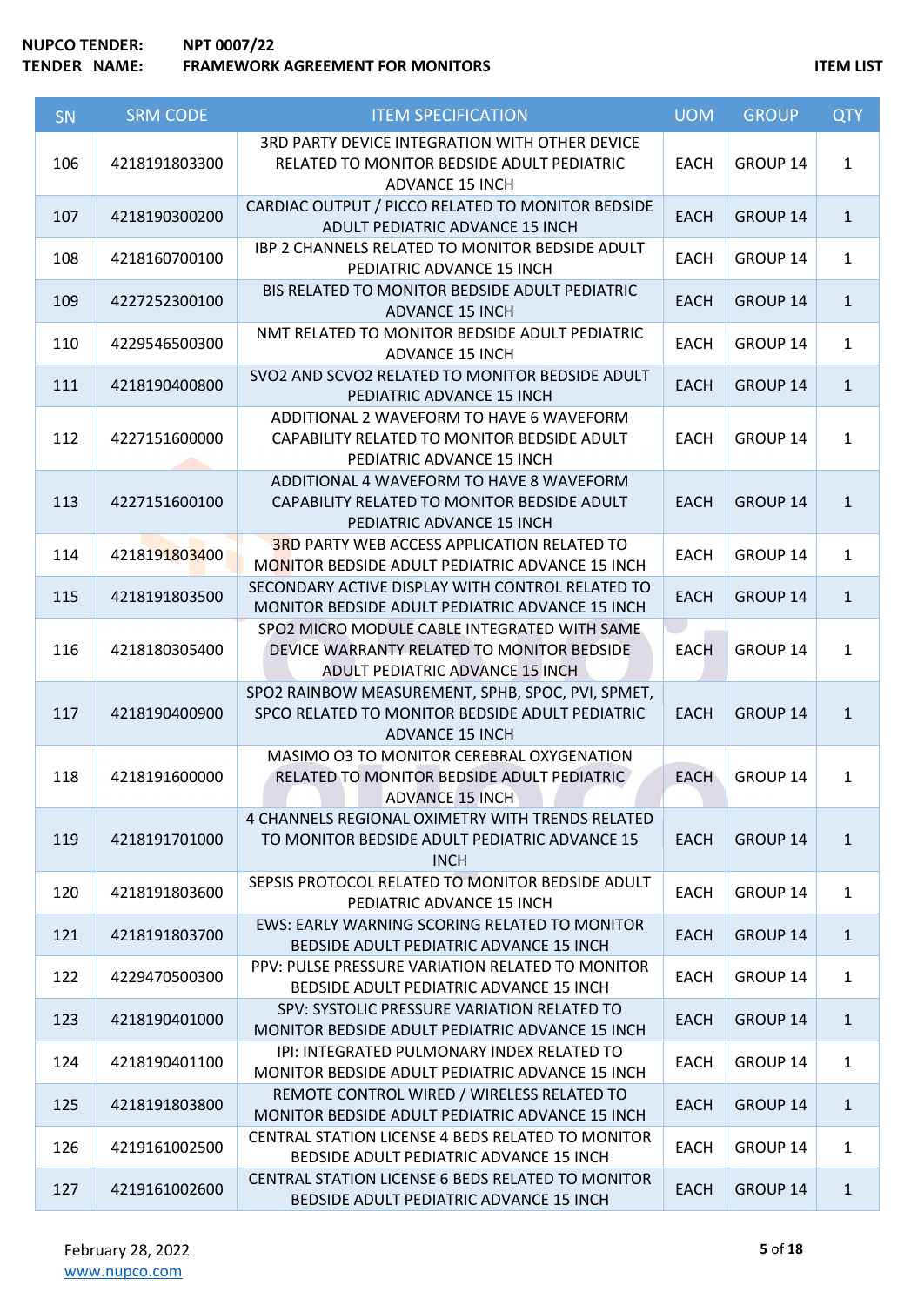# **NUPCO TENDER: NPT 0007/22 TEAMEWORK AGREEMENT FOR MONITORS TEAMEWORK AGREEMENT FOR MONITORS**

| SN  | <b>SRM CODE</b> | <b>ITEM SPECIFICATION</b>                                                                                                  | <b>UOM</b>  | <b>GROUP</b>    | <b>QTY</b>   |
|-----|-----------------|----------------------------------------------------------------------------------------------------------------------------|-------------|-----------------|--------------|
| 128 | 4219161002700   | CENTRAL STATION LICENSE 8 BEDS RELATED TO MONITOR<br>BEDSIDE ADULT PEDIATRIC ADVANCE 15 INCH                               | <b>EACH</b> | GROUP 14        | $\mathbf{1}$ |
| 129 | 4219161002800   | CENTRAL STATION LICENSE 10 BEDS RELATED TO<br>MONITOR BEDSIDE ADULT PEDIATRIC ADVANCE 15 INCH                              | <b>EACH</b> | <b>GROUP 14</b> | $\mathbf{1}$ |
| 130 | 4219161002900   | CENTRAL STATION LICENSE 12 BEDS RELATED TO<br>MONITOR BEDSIDE ADULT PEDIATRIC ADVANCE 15 INCH                              | <b>EACH</b> | GROUP 14        | $\mathbf{1}$ |
| 131 | 4219161003000   | CENTRAL STATION LICENSE 16 BEDS RELATED TO<br>MONITOR BEDSIDE ADULT PEDIATRIC ADVANCE 15 INCH                              | <b>EACH</b> | GROUP 14        | $\mathbf{1}$ |
| 132 | 4219161003100   | <b>CENTRAL STATION LICENSE 20 BEDS RELATED TO</b><br>MONITOR BEDSIDE ADULT PEDIATRIC ADVANCE 15 INCH                       | <b>EACH</b> | GROUP 14        | $\mathbf{1}$ |
| 133 | 4219161003200   | CENTRAL STATION LICENSE 24 BEDS RELATED TO<br>MONITOR BEDSIDE ADULT PEDIATRIC ADVANCE 15 INCH                              | <b>EACH</b> | GROUP 14        | $\mathbf{1}$ |
| 134 | 4219161003300   | CENTRAL STATION LICENSE 32 BEDS RELATED TO<br>MONITOR BEDSIDE ADULT PEDIATRIC ADVANCE 15 INCH                              | <b>EACH</b> | GROUP 14        | $\mathbf{1}$ |
| 135 | 4219161003400   | CENTRAL SERVER UP TO 500 BEDS RELATED TO MONITOR<br>BEDSIDE ADULT PEDIATRIC ADVANCE 15 INCH                                | <b>EACH</b> | GROUP 14        | $\mathbf{1}$ |
| 136 | 4218191803900   | MOBILE TROLLEY / CART RELATED TO MONITOR BEDSIDE<br>ADULT PEDIATRIC ADVANCE 15 INCH                                        | <b>EACH</b> | GROUP 14        | $\mathbf{1}$ |
| 137 | 4218191804000   | FACTORY LEVEL SERVICE TRAINING RELATED TO MONITOR<br>BEDSIDE ADULT PEDIATRIC ADVANCE 15 INCH                               | <b>EACH</b> | GROUP 14        | $\mathbf{1}$ |
| 138 | 4218190019300   | <b>MONITOR BEDSIDE ADULT PEDIATRIC ADVANCE 19 INCH</b>                                                                     | <b>EACH</b> | GROUP 15        | $\mathbf{1}$ |
| 139 | 4218190401200   | MULTI PARAMETER MODULE RELATED TO MONITOR<br>BEDSIDE ADULT PEDIATRIC ADVANCE 19 INCH                                       | <b>EACH</b> | <b>GROUP 15</b> | $\mathbf{1}$ |
| 140 | 4218191804100   | WIFI FOR MULTI PARAMETER MODULE RELATED TO<br>MONITOR BEDSIDE ADULT PEDIATRIC ADVANCE 19 INCH                              | <b>EACH</b> | GROUP 15        | $\mathbf{1}$ |
| 141 | 4218180305500   | REUSABLE SPO2 SENSOR RELATED TO MONITOR BEDSIDE<br>ADULT PEDIATRIC ADVANCE 19 INCH                                         | <b>EACH</b> | GROUP 15        | $\mathbf{1}$ |
| 142 | 4218191804200   | MODULES RACK - HOST MODULES FOR ADDITIONAL 4<br>SLOTS RELATED TO MONITOR BEDSIDE ADULT PEDIATRIC<br><b>ADVANCE 19 INCH</b> | <b>EACH</b> | GROUP 15        | $\mathbf{1}$ |
| 143 | 4227150300900   | ETCO2 / MICRO STREAM TECHNOLOGY RELATED TO<br>MONITOR BEDSIDE ADULT PEDIATRIC ADVANCE 19 INCH                              | <b>EACH</b> | GROUP 15        | $\mathbf{1}$ |
| 144 | 4218191804300   | 3RD PARTY DEVICE INTEGRATION WITH OTHER DEVICE<br>RELATED TO MONITOR BEDSIDE ADULT PEDIATRIC<br><b>ADVANCE 19 INCH</b>     | <b>EACH</b> | GROUP 15        | $\mathbf{1}$ |
| 145 | 4218190300300   | CARDIAC OUTPUT / PICCO RELATED TO MONITOR BEDSIDE<br>ADULT PEDIATRIC ADVANCE 19 INCH                                       | <b>EACH</b> | GROUP 15        | $\mathbf{1}$ |
| 146 | 4218160700200   | <b>IBP 2 CHANNELS RELATED TO MONITOR BEDSIDE ADULT</b><br>PEDIATRIC ADVANCE 19 INCH                                        | <b>EACH</b> | GROUP 15        | $\mathbf{1}$ |
| 147 | 4227252300200   | BIS RELATED TO MONITOR BEDSIDE ADULT PEDIATRIC<br><b>ADVANCE 19 INCH</b>                                                   | <b>EACH</b> | GROUP 15        | $\mathbf{1}$ |
| 148 | 4229546500400   | NMT RELATED TO MONITOR BEDSIDE ADULT PEDIATRIC<br>ADVANCE 19 INCH                                                          | <b>EACH</b> | GROUP 15        | $\mathbf{1}$ |
| 149 | 4218190401300   | SVO2 AND SCVO2 RELATED TO MONITOR BEDSIDE ADULT<br>PEDIATRIC ADVANCE 19 INCH                                               | <b>EACH</b> | <b>GROUP 15</b> | $\mathbf{1}$ |
| 150 | 4227151600200   | ADDITIONAL 2 WAVEFORM TO HAVE 6 WAVEFORM<br>CAPABILITY RELATED TO MONITOR BEDSIDE ADULT<br>PEDIATRIC ADVANCE 19 INCH       | <b>EACH</b> | GROUP 15        | $\mathbf{1}$ |
| 151 | 4227151600300   | ADDITIONAL 4 WAVEFORM TO HAVE 8 WAVEFORM<br>CAPABILITY RELATED TO MONITOR BEDSIDE ADULT<br>PEDIATRIC ADVANCE 19 INCH       | <b>EACH</b> | <b>GROUP 15</b> | $\mathbf{1}$ |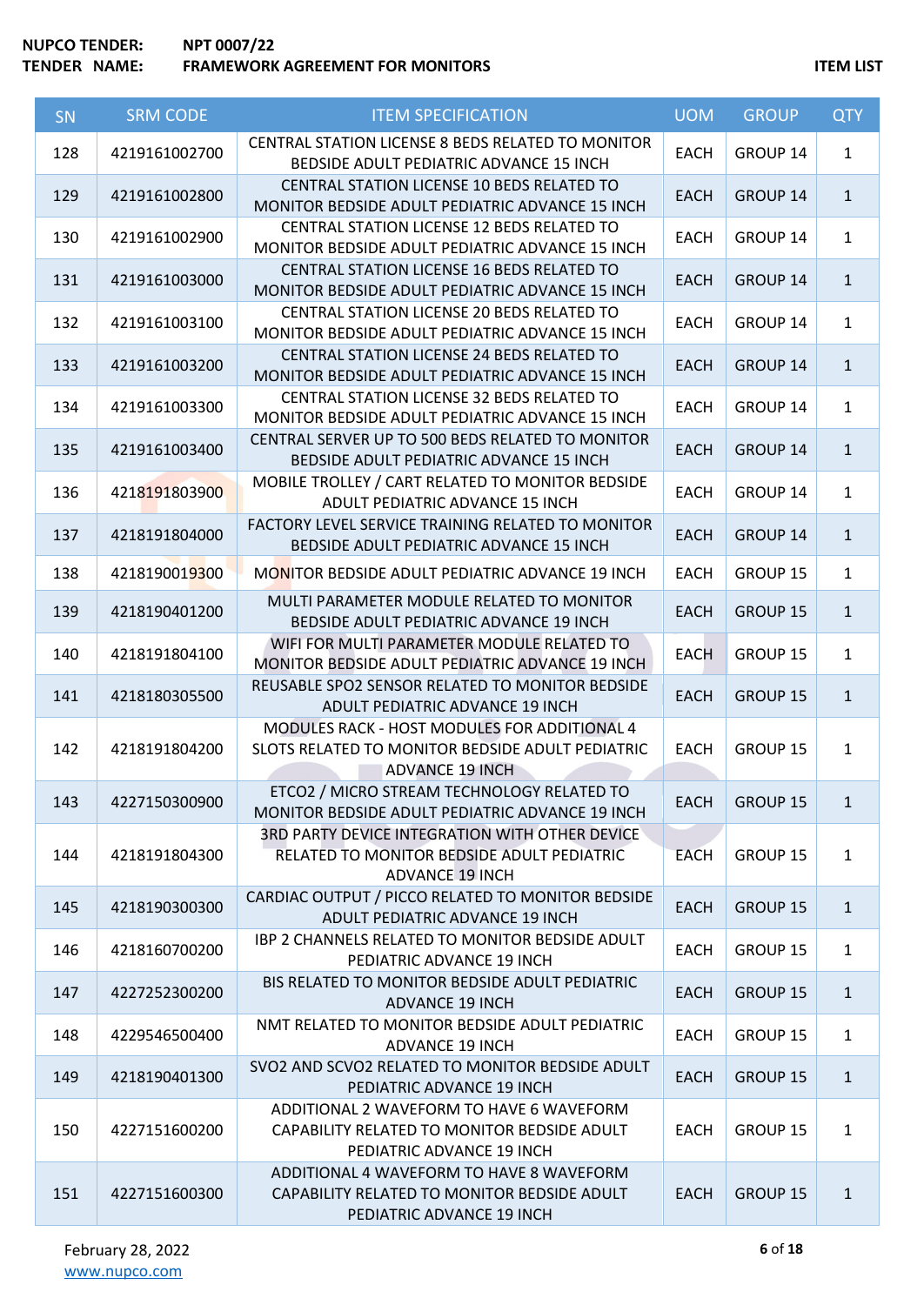| SN  | <b>SRM CODE</b> | <b>ITEM SPECIFICATION</b>                                                                                                      | <b>UOM</b>  | <b>GROUP</b>    | <b>QTY</b>   |
|-----|-----------------|--------------------------------------------------------------------------------------------------------------------------------|-------------|-----------------|--------------|
| 152 | 4218191804400   | 3RD PARTY WEB ACCESS APPLICATION RELATED TO<br>MONITOR BEDSIDE ADULT PEDIATRIC ADVANCE 19 INCH                                 | <b>EACH</b> | GROUP 15        | $\mathbf{1}$ |
| 153 | 4218191804500   | SECONDARY ACTIVE DISPLAY WITH CONTROL RELATED TO<br>MONITOR BEDSIDE ADULT PEDIATRIC ADVANCE 19 INCH                            | <b>EACH</b> | GROUP 15        | $\mathbf{1}$ |
| 154 | 4218180305600   | SPO2 MICRO MODULE CABLE INTEGRATED RELATED TO<br>MONITOR BEDSIDE ADULT PEDIATRIC ADVANCE 19 INCH                               | <b>EACH</b> | GROUP 15        | $\mathbf{1}$ |
| 155 | 4218190401400   | SPO2 RAINBOW MEASUREMENT, SPHB, SPOC, PVI, SPMET,<br>SPCO RELATED TO MONITOR BEDSIDE ADULT PEDIATRIC<br><b>ADVANCE 19 INCH</b> | <b>EACH</b> | <b>GROUP 15</b> | $\mathbf{1}$ |
| 156 | 4218191600100   | MASIMO O3 TO MONITOR CEREBRAL OXYGENATION<br>RELATED TO MONITOR BEDSIDE ADULT PEDIATRIC<br><b>ADVANCE 19 INCH</b>              | <b>EACH</b> | <b>GROUP 15</b> | $\mathbf{1}$ |
| 157 | 4218191701100   | 4 CHANNELS REGIONAL OXIMETRY WITH TRENDS RELATED<br>TO MONITOR BEDSIDE ADULT PEDIATRIC ADVANCE 19<br><b>INCH</b>               | <b>EACH</b> | GROUP 15        | $\mathbf{1}$ |
| 158 | 4218191804600   | SEPSIS PROTOCOL RELATED TO MONITOR BEDSIDE ADULT<br>PEDIATRIC ADVANCE 19 INCH                                                  | <b>EACH</b> | GROUP 15        | $\mathbf{1}$ |
| 159 | 4218191804700   | EWS: EARLY WARNING SCORING RELATED TO MONITOR<br>BEDSIDE ADULT PEDIATRIC ADVANCE 19 INCH                                       | <b>EACH</b> | <b>GROUP 15</b> | $\mathbf{1}$ |
| 160 | 4229470500400   | PPV: PULSE PRESSURE VARIATION RELATED TO MONITOR<br>BEDSIDE ADULT PEDIATRIC ADVANCE 19 INCH                                    | <b>EACH</b> | <b>GROUP 15</b> | $\mathbf{1}$ |
| 161 | 4218190401500   | SPV: SYSTOLIC PRESSURE VARIATION RELATED TO<br>MONITOR BEDSIDE ADULT PEDIATRIC ADVANCE 19 INCH                                 | <b>EACH</b> | GROUP 15        | $\mathbf{1}$ |
| 162 | 4218190401600   | IPI: INTEGRATED PULMONARY INDEX RELATED TO<br>MONITOR BEDSIDE ADULT PEDIATRIC ADVANCE 19 INCH                                  | <b>EACH</b> | GROUP 15        | $\mathbf{1}$ |
| 163 | 4218191804800   | REMOTE CONTROL WIRED / WIRELESS RELATED TO<br>MONITOR BEDSIDE ADULT PEDIATRIC ADVANCE 19 INCH                                  | <b>EACH</b> | GROUP 15        | $\mathbf{1}$ |
| 164 | 4219161003500   | CENTRAL STATION LICENSE 4 BEDS RELATED TO MONITOR<br>BEDSIDE ADULT PEDIATRIC ADVANCE 19 INCH                                   | <b>EACH</b> | GROUP 15        | $\mathbf{1}$ |
| 165 | 4219161003600   | CENTRAL STATION LICENSE 6 BEDS RELATED TO MONITOR<br>BEDSIDE ADULT PEDIATRIC ADVANCE 19 INCH                                   | <b>EACH</b> | GROUP 15        | $\mathbf{1}$ |
| 166 | 4219161003700   | CENTRAL STATION LICENSE 8 BEDS RELATED TO MONITOR<br>BEDSIDE ADULT PEDIATRIC ADVANCE 19 INCH                                   | <b>EACH</b> | GROUP 15        | $\mathbf{1}$ |
| 167 | 4219161003800   | <b>CENTRAL STATION LICENSE 10 BEDS RELATED TO</b><br>MONITOR BEDSIDE ADULT PEDIATRIC ADVANCE 19 INCH                           | <b>EACH</b> | <b>GROUP 15</b> | $\mathbf{1}$ |
| 168 | 4219161003900   | CENTRAL STATION LICENSE 12 BEDS RELATED TO<br>MONITOR BEDSIDE ADULT PEDIATRIC ADVANCE 19 INCH                                  | <b>EACH</b> | GROUP 15        | $\mathbf{1}$ |
| 169 | 4219161004000   | CENTRAL STATION LICENSE 16 BEDS RELATED TO<br>MONITOR BEDSIDE ADULT PEDIATRIC ADVANCE 19 INCH                                  | <b>EACH</b> | <b>GROUP 15</b> | $\mathbf{1}$ |
| 170 | 4219161004100   | CENTRAL STATION LICENSE 20 BEDS RELATED TO<br>MONITOR BEDSIDE ADULT PEDIATRIC ADVANCE 19 INCH                                  | <b>EACH</b> | GROUP 15        | $\mathbf{1}$ |
| 171 | 4219161004200   | <b>CENTRAL STATION LICENSE 24 BEDS RELATED TO</b><br>MONITOR BEDSIDE ADULT PEDIATRIC ADVANCE 19 INCH                           | <b>EACH</b> | GROUP 15        | $\mathbf{1}$ |
| 172 | 4219161004300   | CENTRAL STATION LICENSE 32 BEDS RELATED TO<br>MONITOR BEDSIDE ADULT PEDIATRIC ADVANCE 19 INCH                                  | <b>EACH</b> | GROUP 15        | $\mathbf{1}$ |
| 173 | 4219161004400   | CENTRAL SERVER UP TO 500 BEDS RELATED TO MONITOR<br>BEDSIDE ADULT PEDIATRIC ADVANCE 19 INCH                                    | <b>EACH</b> | <b>GROUP 15</b> | $\mathbf{1}$ |
| 174 | 4218191804900   | MOBILE TROLLEY / CART RELATED TO MONITOR BEDSIDE<br>ADULT PEDIATRIC ADVANCE 19 INCH                                            | <b>EACH</b> | GROUP 15        | $\mathbf{1}$ |
| 175 | 4218191805000   | FACTORY LEVEL SERVICE TRAINING RELATED TO MONITOR<br>BEDSIDE ADULT PEDIATRIC ADVANCE 19 INCH                                   | <b>EACH</b> | GROUP 15        | $\mathbf{1}$ |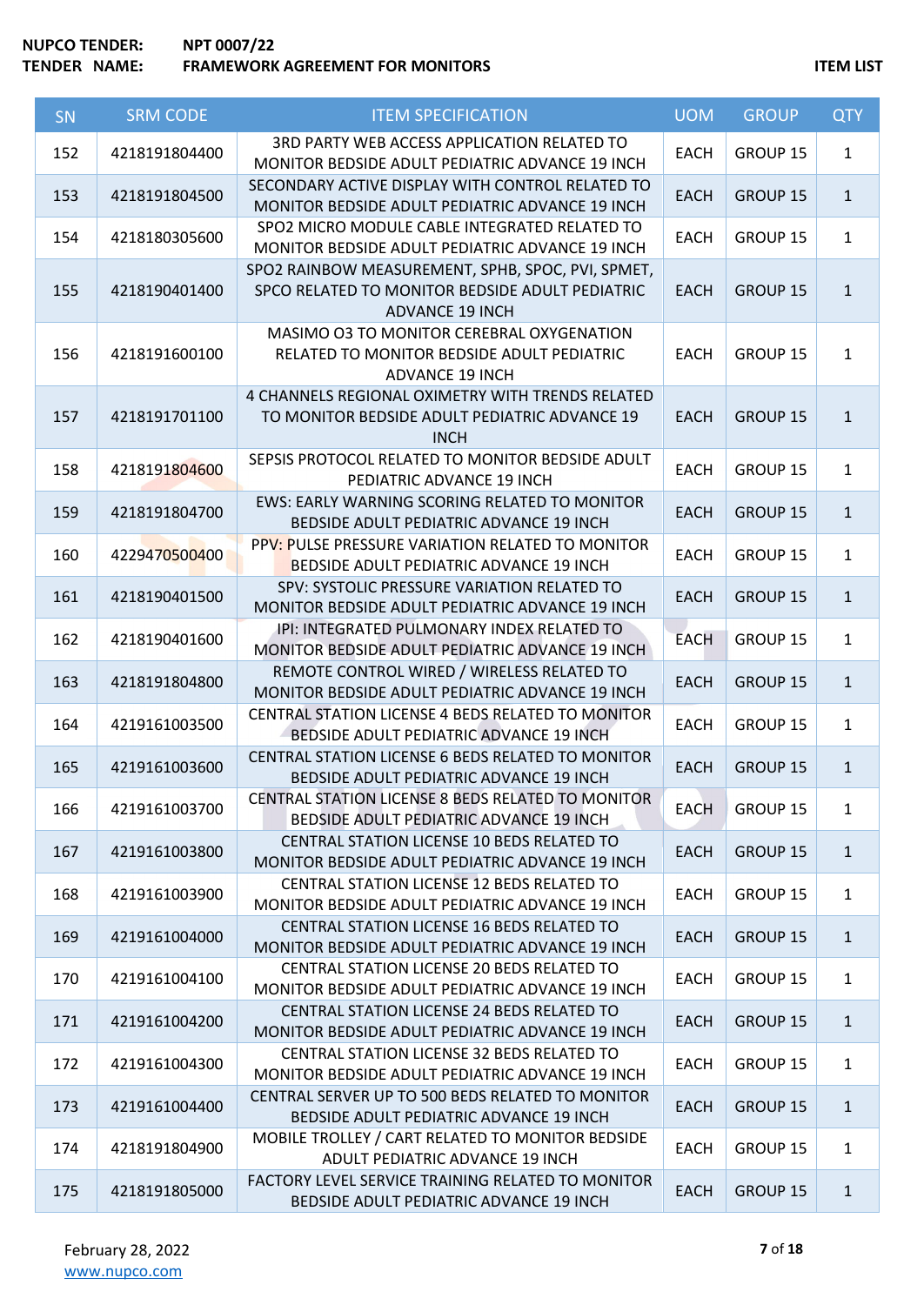| SN  | <b>SRM CODE</b> | <b>ITEM SPECIFICATION</b>                                                                                                 | <b>UOM</b>  | <b>GROUP</b> | <b>QTY</b>   |
|-----|-----------------|---------------------------------------------------------------------------------------------------------------------------|-------------|--------------|--------------|
| 176 | 4218190019500   | MONITOR BEDSIDE ADULT PEDIATRIC MID RANGE 19 INCH                                                                         | <b>EACH</b> | GROUP 16     | $\mathbf{1}$ |
| 177 | 4218190401700   | MULTI PARAMETER MODULE RELATED TO MONITOR<br>BEDSIDE ADULT PEDIATRIC MID RANGE 19 INCH                                    | <b>EACH</b> | GROUP 16     | $\mathbf{1}$ |
| 178 | 4218191805100   | WIFI FOR MULTI PARAMETER MODULE RELATED TO<br>MONITOR BEDSIDE ADULT PEDIATRIC MID RANGE 19 INCH                           | <b>EACH</b> | GROUP 16     | $\mathbf{1}$ |
| 179 | 4218180305700   | REUSABLE SPO2 SENSOR RELATED TO MONITOR BEDSIDE<br>ADULT PEDIATRIC MID RANGE 19 INCH                                      | <b>EACH</b> | GROUP 16     | $\mathbf{1}$ |
| 180 | 4218191805200   | MODULES RACK - HOST MODULES FOR ADDITIONAL 4<br>SLOTS RELATED TO MONITOR BEDSIDE ADULT PEDIATRIC<br>MID RANGE 19 INCH     | <b>EACH</b> | GROUP 16     | $\mathbf{1}$ |
| 181 | 4227150301000   | ETCO2 / MICRO STREAM TECHNOLOGY RELATED TO<br>MONITOR BEDSIDE ADULT PEDIATRIC MID RANGE 19 INCH                           | <b>EACH</b> | GROUP 16     | $\mathbf{1}$ |
| 182 | 4218191805300   | 3RD PARTY DEVICE INTEGRATION WITH OTHER DEVICE<br>RELATED TO MONITOR BEDSIDE ADULT PEDIATRIC MID<br><b>RANGE 19 INCH</b>  | <b>EACH</b> | GROUP 16     | $\mathbf{1}$ |
| 183 | 4218190300400   | CARDIAC OUTPUT / PICCO RELATED TO MONITOR BEDSIDE<br>ADULT PEDIATRIC MID RANGE 19 INCH                                    | <b>EACH</b> | GROUP 16     | $\mathbf{1}$ |
| 184 | 4218160700300   | IBP 2 CHANNELS RELATED TO MONITOR BEDSIDE ADULT<br>PEDIATRIC MID RANGE 19 INCH                                            | <b>EACH</b> | GROUP 16     | $\mathbf{1}$ |
| 185 | 4227252300300   | BIS OR EQUIVALENT RELATED TO MONITOR BEDSIDE<br>ADULT PEDIATRIC MID RANGE 19 INCH                                         | <b>EACH</b> | GROUP 16     | $\mathbf{1}$ |
| 186 | 4218190401800   | SVO2 AND SCVO2 RELATED TO MONITOR BEDSIDE ADULT<br>PEDIATRIC MID RANGE 19 INCH                                            | <b>EACH</b> | GROUP 16     | $\mathbf{1}$ |
| 187 | 4227151600400   | ADDITIONAL 2 WAVEFORM TO HAVE 6 WAVEFORM<br>CAPABILITY RELATED TO MONITOR BEDSIDE ADULT<br>PEDIATRIC MID RANGE 19 INCH    | <b>EACH</b> | GROUP 16     | $\mathbf{1}$ |
| 188 | 4227151600500   | ADDITIONAL 4 WAVEFORM TO HAVE 8 WAVEFORM<br>CAPABILITY RELATED TO MONITOR BEDSIDE ADULT<br>PEDIATRIC MID RANGE 19 INCH    | <b>EACH</b> | GROUP 16     | $\mathbf{1}$ |
| 189 | 4218191805400   | 3RD PARTY WEB ACCESS APPLICATION RELATED TO<br>MONITOR BEDSIDE ADULT PEDIATRIC MID RANGE 19 INCH                          | <b>EACH</b> | GROUP 16     | $\mathbf{1}$ |
| 190 | 4218191805500   | SECONDARY ACTIVE DISPLAY WITH CONTROL RELATED TO<br>MONITOR BEDSIDE ADULT PEDIATRIC MID RANGE 19 INCH                     | <b>EACH</b> | GROUP 16     | $\mathbf{1}$ |
| 191 | 4218190401900   | SPO2 RAINBOW MEASUREMENT, SPHB, SPOC, PVI, SPMET,<br>SPCO RELATED TO MONITOR BEDSIDE ADULT PEDIATRIC<br>MID RANGE 19 INCH | <b>EACH</b> | GROUP 16     | $\mathbf{1}$ |
| 192 | 4218191600200   | MASIMO O3 TO MONITOR CEREBRAL OXYGENATION<br>RELATED TO MONITOR BEDSIDE ADULT PEDIATRIC MID<br><b>RANGE 19 INCH</b>       | <b>EACH</b> | GROUP 16     | $\mathbf{1}$ |
| 193 | 4218191701200   | 4 CHANNELS REGIONAL OXIMETRY WITH TRENDS RELATED<br>TO MONITOR BEDSIDE ADULT PEDIATRIC MID RANGE 19<br><b>INCH</b>        | <b>EACH</b> | GROUP 16     | $\mathbf{1}$ |
| 194 | 4218191805600   | REMOTE CONTROL WIRED / WIRELESS RELATED TO<br>MONITOR BEDSIDE ADULT PEDIATRIC MID RANGE 19 INCH                           | <b>EACH</b> | GROUP 16     | $\mathbf{1}$ |
| 195 | 4219161004500   | CENTRAL STATION LICENSE 4 BEDS RELATED TO MONITOR<br>BEDSIDE ADULT PEDIATRIC MID RANGE 19 INCH                            | <b>EACH</b> | GROUP 16     | $\mathbf{1}$ |
| 196 | 4219161004600   | CENTRAL STATION LICENSE 6 BEDS RELATED TO MONITOR<br>BEDSIDE ADULT PEDIATRIC MID RANGE 19 INCH                            | <b>EACH</b> | GROUP 16     | $\mathbf{1}$ |
| 197 | 4219161004700   | CENTRAL STATION LICENSE 8 BEDS RELATED TO MONITOR<br>BEDSIDE ADULT PEDIATRIC MID RANGE 19 INCH                            | <b>EACH</b> | GROUP 16     | $\mathbf{1}$ |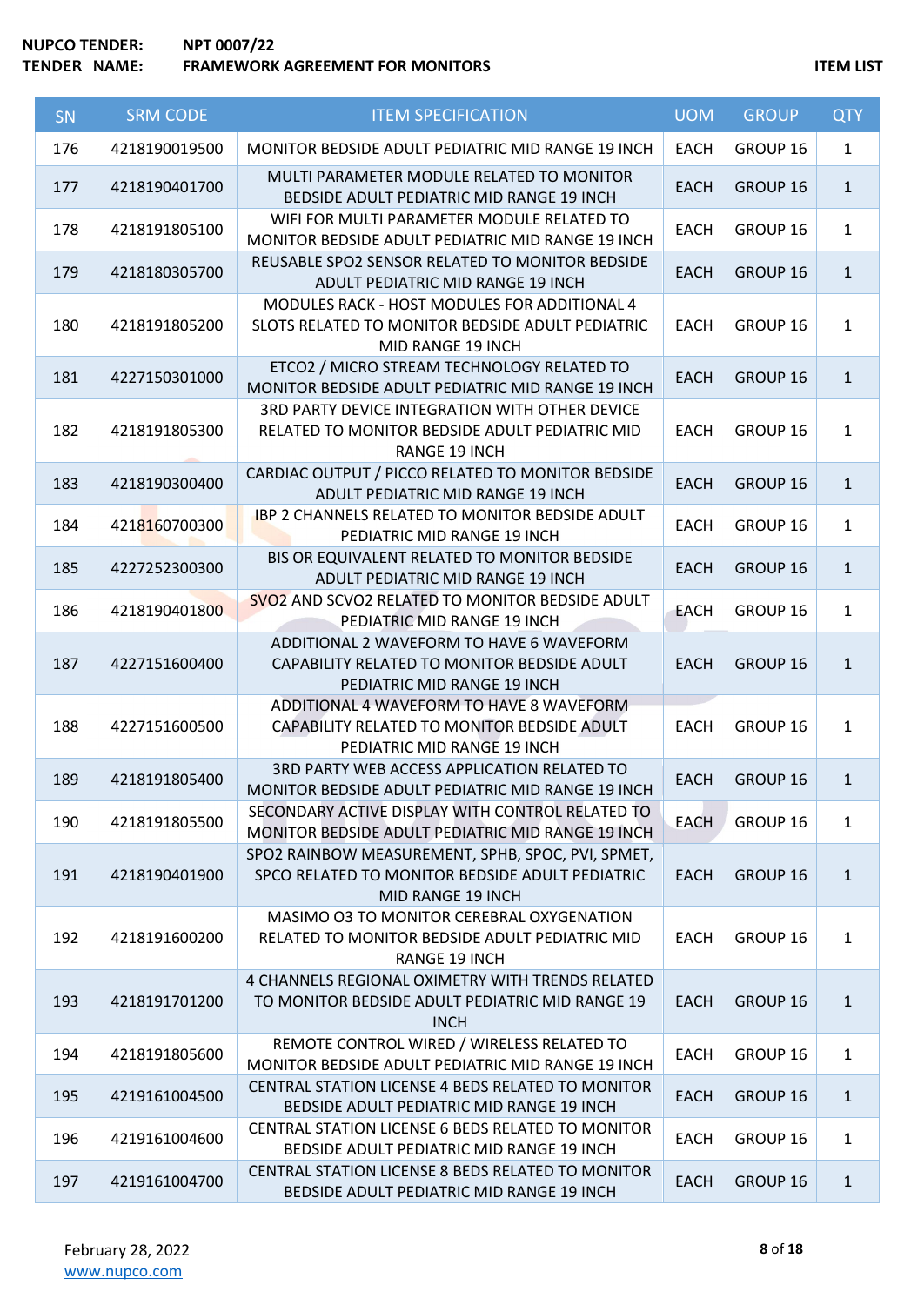## **NUPCO TENDER: NPT 0007/22 TENDER IN A FRAMEWORK AGREEMENT FOR MONITORS ITEM LIST**

| SN  | <b>SRM CODE</b>              | <b>ITEM SPECIFICATION</b>                                                                                                              | <b>UOM</b>  | <b>GROUP</b>    | <b>QTY</b>   |
|-----|------------------------------|----------------------------------------------------------------------------------------------------------------------------------------|-------------|-----------------|--------------|
| 198 | 4219161004800                | <b>CENTRAL STATION LICENSE 10 BEDS RELATED TO</b><br>MONITOR BEDSIDE ADULT PEDIATRIC MID RANGE 19 INCH                                 | <b>EACH</b> | GROUP 16        | $\mathbf{1}$ |
| 199 | 4219161004900                | CENTRAL STATION LICENSE 12 BEDS RELATED TO<br>MONITOR BEDSIDE ADULT PEDIATRIC MID RANGE 19 INCH                                        | <b>EACH</b> | GROUP 16        | $\mathbf{1}$ |
| 200 | 4219161005000                | CENTRAL STATION LICENSE 16 BEDS RELATED TO<br>MONITOR BEDSIDE ADULT PEDIATRIC MID RANGE 19 INCH                                        | <b>EACH</b> | GROUP 16        | $\mathbf{1}$ |
| 201 | 4219161005100                | CENTRAL STATION LICENSE 20 BEDS RELATED TO<br>MONITOR BEDSIDE ADULT PEDIATRIC MID RANGE 19 INCH                                        | <b>EACH</b> | GROUP 16        | $\mathbf{1}$ |
| 202 | 4219161005200                | <b>CENTRAL STATION LICENSE 24 BEDS RELATED TO</b><br>MONITOR BEDSIDE ADULT PEDIATRIC MID RANGE 19 INCH                                 | <b>EACH</b> | GROUP 16        | $\mathbf{1}$ |
| 203 | 4219161005300                | CENTRAL STATION LICENSE 32 BEDS RELATED TO<br>MONITOR BEDSIDE ADULT PEDIATRIC MID RANGE 19 INCH                                        | <b>EACH</b> | GROUP 16        | $\mathbf{1}$ |
| 204 | 4219161005400                | CENTRAL SERVER UP TO 500 BEDS RELATED TO MONITOR<br>BEDSIDE ADULT PEDIATRIC MID RANGE 19 INCH                                          | <b>EACH</b> | GROUP 16        | $\mathbf{1}$ |
| 205 | 4218191805700                | MOBILE TROLLEY / CART RELATED TO MONITOR BEDSIDE<br>ADULT PEDIATRIC MID RANGE 19 INCH                                                  | <b>EACH</b> | GROUP 16        | $\mathbf{1}$ |
| 206 | 4218191805800                | FACTORY LEVEL SERVICE TRAINING RELATED TO MONITOR<br>BEDSIDE ADULT PEDIATRIC MID RANGE 19 INCH                                         | <b>EACH</b> | GROUP 16        | $\mathbf{1}$ |
| 207 | 4229546500500                | NMT RELATED TO MONITOR BEDSIDE ADULT PEDIATRIC<br>MID RANGE 19 INCH                                                                    | <b>EACH</b> | GROUP 16        | $\mathbf{1}$ |
| 208 | 421819001 <mark>97</mark> 00 | MONITOR BEDSIDE ADULT PEDIATRIC MID RANGE 15 INCH                                                                                      | <b>EACH</b> | GROUP 17        | $\mathbf{1}$ |
| 209 | 4218190402000                | MULTI PARAMETER MODULE RELATED TO MONITOR<br>BEDSIDE ADULT PEDIATRIC MID RANGE 15 INCH                                                 | <b>EACH</b> | <b>GROUP 17</b> | $\mathbf{1}$ |
| 210 | 4218191805900                | WIFI FOR MULTI PARAMETER MODULE RELATED TO<br>MONITOR BEDSIDE ADULT PEDIATRIC MID RANGE 15 INCH                                        | <b>EACH</b> | GROUP 17        | $\mathbf{1}$ |
| 211 | 4218180305800                | REUSABLE SPO2 SENSOR RELATED TO MONITOR BEDSIDE<br>ADULT PEDIATRIC MID RANGE 15 INCH                                                   | <b>EACH</b> | <b>GROUP 17</b> | $\mathbf{1}$ |
| 212 | 4218191806000                | MODULES RACK - HOST MODULES FOR ADDITIONAL 4<br>SLOTS RELATED TO MONITOR BEDSIDE ADULT PEDIATRIC<br>MID RANGE 15 INCH                  | <b>EACH</b> | GROUP 17        | $\mathbf{1}$ |
| 213 | 4227150301100                | ETCO2 / MICRO STREAM TECHNOLOGY RELATED TO<br>MONITOR BEDSIDE ADULT PEDIATRIC MID RANGE 15 INCH                                        | <b>EACH</b> | GROUP 17        | $\mathbf{1}$ |
| 214 | 4218191806100                | 3RD PARTY DEVICE INTEGRATION WITH OTHER DEVICES<br>RELATED TO MONITOR BEDSIDE ADULT PEDIATRIC MID<br><b>RANGE 15 INCH</b>              | <b>EACH</b> | GROUP 17        | $\mathbf{1}$ |
| 215 | 4218190300500                | CARDIAC OUTPUT / PICCO RELATED TO MONITOR BEDSIDE<br>ADULT PEDIATRIC MID RANGE 15 INCH                                                 | <b>EACH</b> | <b>GROUP 17</b> | $\mathbf{1}$ |
| 216 | 4218160700400                | IBP 2 CHANNELS RELATED TO MONITOR BEDSIDE ADULT<br>PEDIATRIC MID RANGE 15 INCH                                                         | <b>EACH</b> | GROUP 17        | $\mathbf{1}$ |
| 217 | 4227252300400                | BIS OR EQUIVALENT RELATED TO MONITOR BEDSIDE<br>ADULT PEDIATRIC MID RANGE 15 INCH                                                      | <b>EACH</b> | <b>GROUP 17</b> | $\mathbf{1}$ |
| 218 | 4218190402100                | SVO2 AND SCVO2 RELATED TO MONITOR BEDSIDE ADULT<br>PEDIATRIC MID RANGE 15 INCH                                                         | <b>EACH</b> | GROUP 17        | $\mathbf{1}$ |
| 219 | 4227151600600                | ADDITIONAL 2 WAVEFORM TO HAVE 6 WAVEFORM<br>CAPABILITY IN EACH MONITOR RELATED TO MONITOR<br>BEDSIDE ADULT PEDIATRIC MID RANGE 15 INCH | <b>EACH</b> | <b>GROUP 17</b> | $\mathbf{1}$ |
| 220 | 4227151600700                | ADDITIONAL 4 WAVEFORM TO HAVE 8 WAVEFORM<br>CAPABILITY IN EACH MONITOR RELATED TO MONITOR<br>BEDSIDE ADULT PEDIATRIC MID RANGE 15 INCH | <b>EACH</b> | GROUP 17        | $\mathbf{1}$ |
| 221 | 4218191806200                | 3RD PARTY WEB ACCESS APPLICATION RELATED TO<br>MONITOR BEDSIDE ADULT PEDIATRIC MID RANGE 15 INCH                                       | <b>EACH</b> | <b>GROUP 17</b> | $\mathbf{1}$ |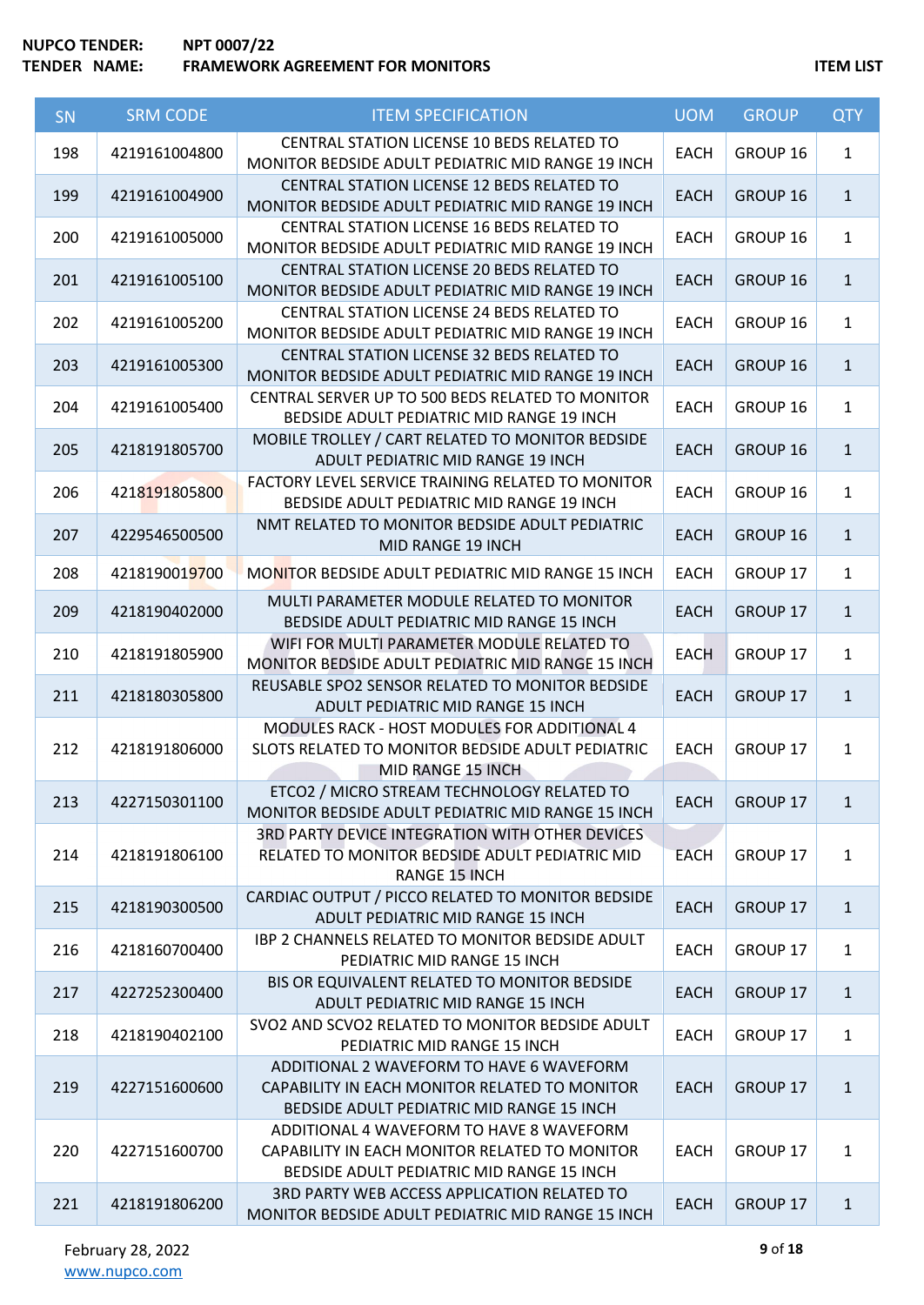# **NUPCO TENDER: NPT 0007/22 TENDER NAME:** FRAMEWORK AGREEMENT FOR MONITORS **ITEM LIST**

| SN  | <b>SRM CODE</b> | <b>ITEM SPECIFICATION</b>                                                                                                 | <b>UOM</b>  | <b>GROUP</b>    | <b>QTY</b>   |
|-----|-----------------|---------------------------------------------------------------------------------------------------------------------------|-------------|-----------------|--------------|
| 222 | 4218191806300   | SECONDARY ACTIVE DISPLAY WITH CONTROL RELATED TO<br>MONITOR BEDSIDE ADULT PEDIATRIC MID RANGE 15 INCH                     | <b>EACH</b> | GROUP 17        | $\mathbf{1}$ |
| 223 | 4218190402200   | SPO2 RAINBOW MEASUREMENT, SPHB, SPOC, PVI, SPMET,<br>SPCO RELATED TO MONITOR BEDSIDE ADULT PEDIATRIC<br>MID RANGE 15 INCH | <b>EACH</b> | GROUP 17        | $\mathbf{1}$ |
| 224 | 4218191600300   | MASIMO O3 TO MONITOR CEREBRAL OXYGENATION<br>RELATED TO MONITOR BEDSIDE ADULT PEDIATRIC MID<br><b>RANGE 15 INCH</b>       | <b>EACH</b> | GROUP 17        | $\mathbf{1}$ |
| 225 | 4218191701300   | 4 CHANNELS REGIONAL OXIMETRY WITH TRENDS RELATED<br>TO MONITOR BEDSIDE ADULT PEDIATRIC MID RANGE 15<br><b>INCH</b>        | <b>EACH</b> | GROUP 17        | $\mathbf{1}$ |
| 226 | 4218191806400   | REMOTE CONTROL WIRED / WIRELESS RELATED TO<br>MONITOR BEDSIDE ADULT PEDIATRIC MID RANGE 15 INCH                           | <b>EACH</b> | GROUP 17        | $\mathbf{1}$ |
| 227 | 4219161005500   | CENTRAL STATION LICENSE 4 BEDS RELATED TO MONITOR<br>BEDSIDE ADULT PEDIATRIC MID RANGE 15 INCH                            | <b>EACH</b> | GROUP 17        | $\mathbf{1}$ |
| 228 | 4219161005600   | CENTRAL STATION LICENSE 6 BEDS RELATED TO MONITOR<br>BEDSIDE ADULT PEDIATRIC MID RANGE 15 INCH                            | <b>EACH</b> | GROUP 17        | $\mathbf{1}$ |
| 229 | 4219161005700   | CENTRAL STATION LICENSE 8 BEDS RELATED TO MONITOR<br>BEDSIDE ADULT PEDIATRIC MID RANGE 15 INCH                            | <b>EACH</b> | GROUP 17        | $\mathbf{1}$ |
| 230 | 4219161005800   | <b>CENTRAL STATION LICENSE 10 BEDS RELATED TO</b><br>MONITOR BEDSIDE ADULT PEDIATRIC MID RANGE 15 INCH                    | <b>EACH</b> | GROUP 17        | $\mathbf{1}$ |
| 231 | 4219161005900   | CENTRAL STATION LICENSE 12 BEDS RELATED TO<br>MONITOR BEDSIDE ADULT PEDIATRIC MID RANGE 15 INCH                           | <b>EACH</b> | GROUP 17        | $\mathbf{1}$ |
| 232 | 4219161006000   | CENTRAL STATION LICENSE 16 BEDS RELATED TO<br>MONITOR BEDSIDE ADULT PEDIATRIC MID RANGE 15 INCH                           | <b>EACH</b> | GROUP 17        | $\mathbf{1}$ |
| 233 | 4219161006100   | CENTRAL STATION LICENSE 20 BEDS RELATED TO<br>MONITOR BEDSIDE ADULT PEDIATRIC MID RANGE 15 INCH                           | <b>EACH</b> | GROUP 17        | $\mathbf{1}$ |
| 234 | 4219161006200   | CENTRAL STATION LICENSE 24 BEDS RELATED TO<br>MONITOR BEDSIDE ADULT PEDIATRIC MID RANGE 15 INCH                           | <b>EACH</b> | GROUP 17        | $\mathbf{1}$ |
| 235 | 4219161006300   | CENTRAL STATION LICENSE 32 BEDS RELATED TO<br>MONITOR BEDSIDE ADULT PEDIATRIC MID RANGE 15 INCH                           | <b>EACH</b> | GROUP 17        | $\mathbf{1}$ |
| 236 | 4219161006400   | CENTRAL SERVER UP TO 500 BEDS RELATED TO MONITOR<br>BEDSIDE ADULT PEDIATRIC MID RANGE 15 INCH                             | <b>EACH</b> | GROUP 17        | $\mathbf{1}$ |
| 237 | 4218191806500   | MOBILE TROLLEY / CART RELATED TO MONITOR BEDSIDE<br>ADULT PEDIATRIC MID RANGE 15 INCH                                     | <b>EACH</b> | <b>GROUP 17</b> | $\mathbf{1}$ |
| 238 | 4218191806600   | FACTORY LEVEL SERVICE TRAINING RELATED TO MONITOR<br>BEDSIDE ADULT PEDIATRIC MID RANGE 15 INCH                            | <b>EACH</b> | GROUP 17        | $\mathbf{1}$ |
| 239 | 4218190019800   | MONITOR BEDSIDE ADULT PEDIATRIC BASIC 15 INCH                                                                             | <b>EACH</b> | <b>GROUP 18</b> | $\mathbf{1}$ |
| 240 | 4218180305900   | REUSABLE SPO2 SENSOR RELATED TO MONITOR BEDSIDE<br>ADULT PEDIATRIC BASIC 15 INCH                                          | <b>EACH</b> | GROUP 18        | $\mathbf{1}$ |
| 241 | 4227150301200   | ETCO2 / MICRO STREAM TECHNOLOGY RELATED TO<br>MONITOR BEDSIDE ADULT PEDIATRIC BASIC 15 INCH                               | <b>EACH</b> | <b>GROUP 18</b> | $\mathbf{1}$ |
| 242 | 4218190300600   | CARDIAC OUTPUT RELATED TO MONITOR BEDSIDE ADULT<br>PEDIATRIC BASIC 15 INCH                                                | <b>EACH</b> | GROUP 18        | $\mathbf{1}$ |
| 243 | 4227151600800   | ADDITIONAL 2 WAVEFORM TO HAVE 6 WAVEFORM<br>CAPABILITY RELATED TO MONITOR BEDSIDE ADULT<br>PEDIATRIC BASIC 15 INCH        | <b>EACH</b> | <b>GROUP 18</b> | $\mathbf{1}$ |
| 244 | 4227151600900   | ADDITIONAL 4 WAVEFORM TO HAVE 8 WAVEFORM<br>CAPABILITY RELATED TO MONITOR BEDSIDE ADULT<br>PEDIATRIC BASIC 15 INCH        | <b>EACH</b> | GROUP 18        | $\mathbf{1}$ |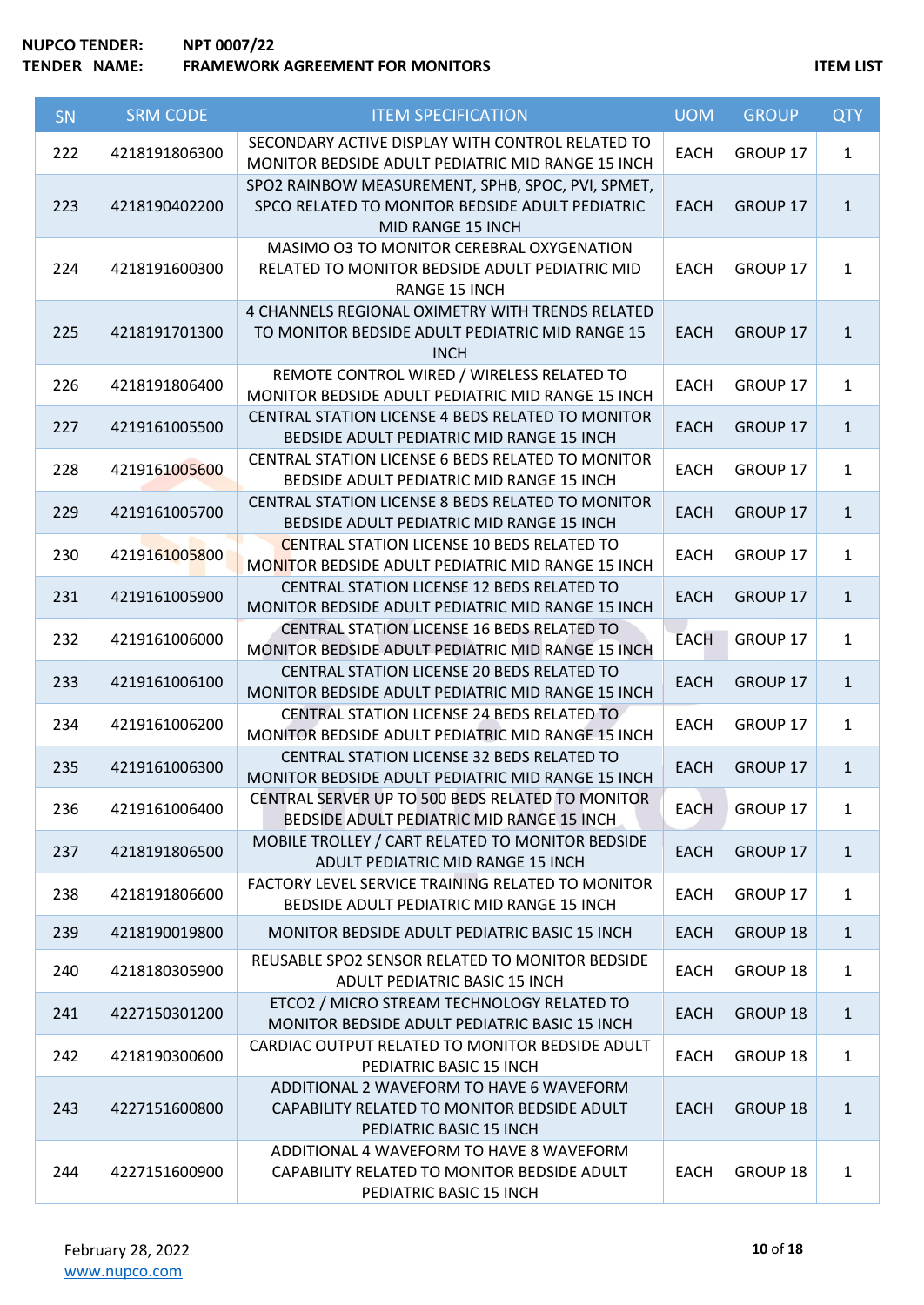# **NUPCO TENDER: NPT 0007/22 TENDER NAME:** FRAMEWORK AGREEMENT FOR MONITORS **ITEM LIST**

| SN  | <b>SRM CODE</b> | <b>ITEM SPECIFICATION</b>                                                                                     | <b>UOM</b>  | <b>GROUP</b>    | <b>QTY</b>   |
|-----|-----------------|---------------------------------------------------------------------------------------------------------------|-------------|-----------------|--------------|
| 245 | 4218190402300   | SPO2 RAINBOW MEASUREMENT, SPHB, SPOC RELATED TO<br>MONITOR BEDSIDE ADULT PEDIATRIC BASIC 15 INCH              | <b>EACH</b> | GROUP 18        | $\mathbf{1}$ |
| 246 | 4219161006500   | CENTRAL STATION LICENSE 4 BEDS RELATED TO MONITOR<br>BEDSIDE ADULT PEDIATRIC BASIC 15 INCH                    | <b>EACH</b> | GROUP 18        | $\mathbf{1}$ |
| 247 | 4219161006600   | CENTRAL STATION LICENSE 6 BEDS RELATED TO MONITOR<br>BEDSIDE ADULT PEDIATRIC BASIC 15 INCH                    | <b>EACH</b> | GROUP 18        | $\mathbf{1}$ |
| 248 | 4219161006700   | CENTRAL STATION LICENSE 8 BEDS RELATED TO MONITOR<br>BEDSIDE ADULT PEDIATRIC BASIC 15 INCH                    | <b>EACH</b> | GROUP 18        | $\mathbf{1}$ |
| 249 | 4219161006800   | CENTRAL STATION LICENSE 10 BEDS RELATED TO<br>MONITOR BEDSIDE ADULT PEDIATRIC BASIC 15 INCH                   | <b>EACH</b> | <b>GROUP 18</b> | $\mathbf{1}$ |
| 250 | 4219161006900   | CENTRAL STATION LICENSE 12 BEDS RELATED TO<br>MONITOR BEDSIDE ADULT PEDIATRIC BASIC 15 INCH                   | <b>EACH</b> | GROUP 18        | $\mathbf{1}$ |
| 251 | 4219161007000   | CENTRAL STATION LICENSE 16 BEDS RELATED TO<br>MONITOR BEDSIDE ADULT PEDIATRIC BASIC 15 INCH                   | <b>EACH</b> | <b>GROUP 18</b> | $\mathbf{1}$ |
| 252 | 4219161007100   | CENTRAL STATION LICENSE 20 BEDS RELATED TO<br>MONITOR BEDSIDE ADULT PEDIATRIC BASIC 15 INCH                   | <b>EACH</b> | GROUP 18        | $\mathbf{1}$ |
| 253 | 4219161007200   | CENTRAL STATION LICENSE 24 BEDS RELATED TO<br>MONITOR BEDSIDE ADULT PEDIATRIC BASIC 15 INCH                   | <b>EACH</b> | GROUP 18        | $\mathbf{1}$ |
| 254 | 4218191806700   | INTEGRATED RECORDER / PRINTER RELATED TO MONITOR<br>BEDSIDE ADULT PEDIATRIC BASIC 15 INCH                     | <b>EACH</b> | GROUP 18        | $\mathbf{1}$ |
| 255 | 4218191806800   | MOBILE TROLLEY / CART RELATED TO MONITOR BEDSIDE<br>ADULT PEDIATRIC BASIC 15 INCH                             | <b>EACH</b> | <b>GROUP 18</b> | $\mathbf{1}$ |
| 256 | 4218191806900   | <b>FACTORY LEVEL SERVICE TRAINING RELATED TO MONITOR</b><br>BEDSIDE ADULT PEDIATRIC BASIC 15 INCH             | <b>EACH</b> | GROUP 18        | $\mathbf{1}$ |
| 257 | 4218190019900   | MONITOR TRANSPORT 12 INCH ADVANCE                                                                             | <b>EACH</b> | GROUP 19        | $\mathbf{1}$ |
| 258 | 4218190402400   | MULTI PARAMETER MODULE RELATED TO MONITOR<br>TRANSPORT 12 INCH ADVANCE                                        | <b>EACH</b> | GROUP 19        | $\mathbf{1}$ |
| 259 | 4218191807000   | WIFI FOR MULTI PARAMETER MODULE RELATED TO<br>MONITOR TRANSPORT 12 INCH ADVANCE                               | <b>EACH</b> | GROUP 19        | $\mathbf{1}$ |
| 260 | 4218180306000   | REUSABLE SPO2 SENSOR RELATED TO MONITOR<br>TRANSPORT 12 INCH ADVANCE                                          | <b>EACH</b> | GROUP 19        | $\mathbf{1}$ |
| 261 | 4227150301300   | ETCO2 / MICRO STREAM TECHNOLOGY RELATED TO<br>MONITOR TRANSPORT 12 INCH ADVANCE                               | <b>EACH</b> | GROUP 19        | $\mathbf{1}$ |
| 262 | 4218190300700   | CARDIAC OUTPUT / PICCO RELATED TO MONITOR<br>TRANSPORT 12 INCH ADVANCE                                        | <b>EACH</b> | GROUP 19        | $\mathbf{1}$ |
| 263 | 4218160700500   | IBP 2 CHANNELS RELATED TO MONITOR TRANSPORT 12<br><b>INCH ADVANCE</b>                                         | <b>EACH</b> | GROUP 19        | $\mathbf{1}$ |
| 264 | 4227151601000   | ADDITIONAL 2 WAVEFORM TO HAVE 6 WAVEFORM<br>CAPABILITY RELATED TO MONITOR TRANSPORT 12 INCH<br><b>ADVANCE</b> | <b>EACH</b> | GROUP 19        | $\mathbf{1}$ |
| 265 | 4227151601100   | ADDITIONAL 4 WAVEFORM TO HAVE 8 WAVEFORM<br>CAPABILITY RELATED TO MONITOR TRANSPORT 12 INCH<br><b>ADVANCE</b> | <b>EACH</b> | <b>GROUP 19</b> | $\mathbf{1}$ |
| 266 | 4218190402500   | SPO2 RAINBOW MEASUREMENT, SPHB RELATED TO<br>MONITOR TRANSPORT 12 INCH ADVANCE                                | <b>EACH</b> | GROUP 19        | $\mathbf{1}$ |
| 267 | 4218190402600   | SPO2 RAINBOW MEASUREMENT, SPOC RELATED TO<br>MONITOR TRANSPORT 12 INCH ADVANCE                                | <b>EACH</b> | GROUP 19        | $\mathbf{1}$ |
| 268 | 4218190402700   | SPO2 RAINBOW MEASUREMENT, PVI RELATED TO<br>MONITOR TRANSPORT 12 INCH ADVANCE                                 | <b>EACH</b> | GROUP 19        | $\mathbf{1}$ |
| 269 | 4218190402800   | SPO2 RAINBOW MEASUREMENT, SPMET RELATED TO<br>MONITOR TRANSPORT 12 INCH ADVANCE                               | <b>EACH</b> | GROUP 19        | $\mathbf{1}$ |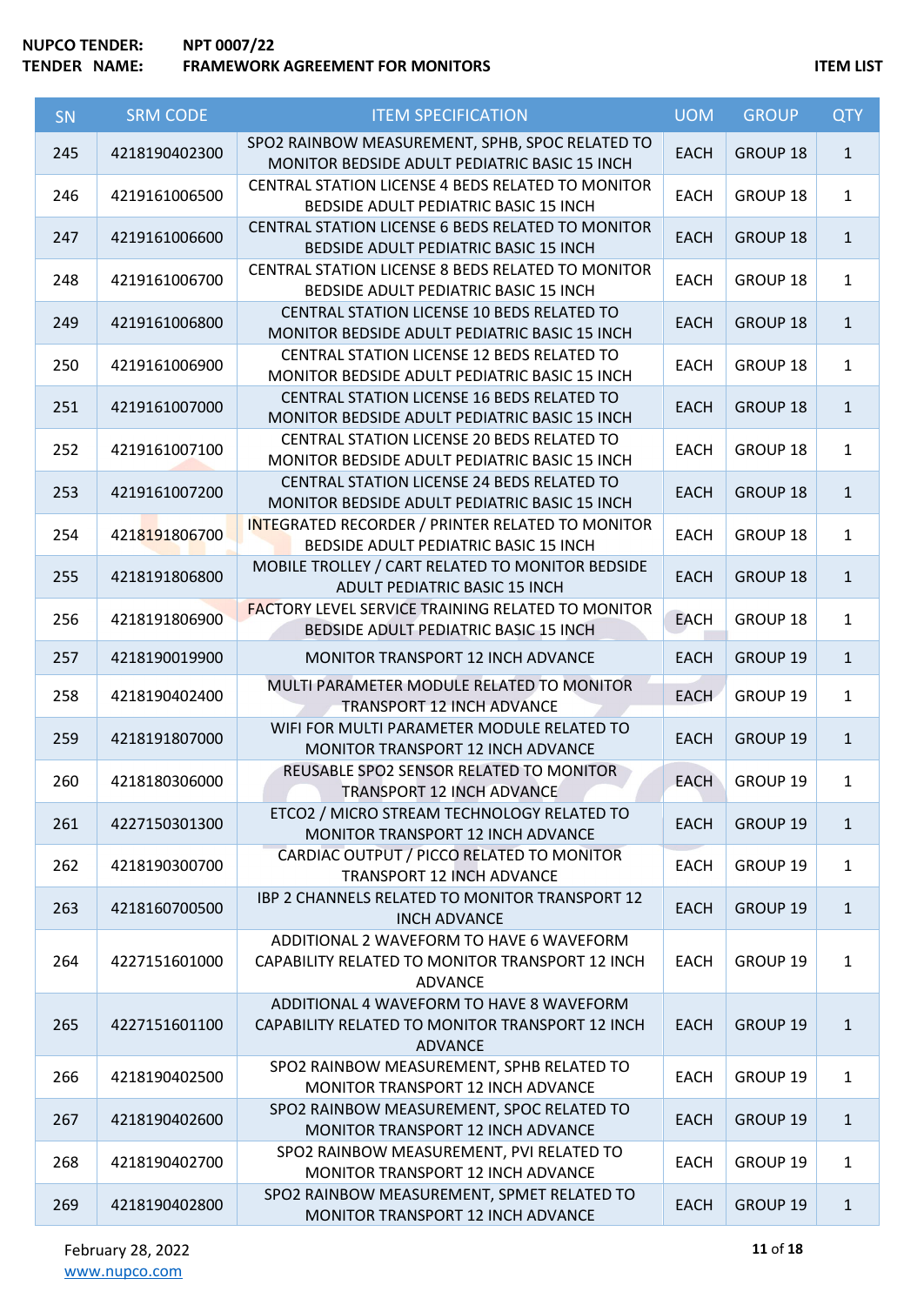| SN  | <b>SRM CODE</b> | <b>ITEM SPECIFICATION</b>                                                                                       | <b>UOM</b>  | <b>GROUP</b>    | <b>QTY</b>   |
|-----|-----------------|-----------------------------------------------------------------------------------------------------------------|-------------|-----------------|--------------|
| 270 | 4218190402900   | SPO2 RAINBOW MEASUREMENT, SPCO RELATED TO<br>MONITOR TRANSPORT 12 INCH ADVANCE                                  | <b>EACH</b> | GROUP 19        | $\mathbf{1}$ |
| 271 | 4218191807100   | FACTORY LEVEL SERVICE TRAINING RELATED TO MONITOR<br>TRANSPORT 12 INCH ADVANCE                                  | <b>EACH</b> | GROUP 19        | $\mathbf{1}$ |
| 272 | 4218190020000   | MONITOR TRANSPORT 12 INCH MID RANGE                                                                             | <b>EACH</b> | GROUP 20        | $\mathbf{1}$ |
| 273 | 4218180306100   | REUSABLE SPO2 SENSOR RELATED TO MONITOR<br>TRANSPORT 12 INCH MID RANGE                                          | <b>EACH</b> | GROUP 20        | $\mathbf{1}$ |
| 274 | 4227150301400   | ETCO2 / MICRO STREAM TECHNOLOGY RELATED TO<br>MONITOR TRANSPORT 12 INCH MID RANGE                               | <b>EACH</b> | GROUP 20        | $\mathbf{1}$ |
| 275 | 4218190300800   | CARDIAC OUTPUT / PICCO RELATED TO MONITOR<br>TRANSPORT 12 INCH MID RANGE                                        | <b>EACH</b> | <b>GROUP 20</b> | $\mathbf{1}$ |
| 276 | 4227151601200   | ADDITIONAL 2 WAVEFORM TO HAVE 6 WAVEFORM<br>CAPABILITY RELATED TO MONITOR TRANSPORT 12 INCH<br><b>MID RANGE</b> | <b>EACH</b> | GROUP 20        | $\mathbf{1}$ |
| 277 | 4227151601300   | ADDITIONAL 4 WAVEFORM TO HAVE 8 WAVEFORM<br>CAPABILITY RELATED TO MONITOR TRANSPORT 12 INCH<br><b>MID RANGE</b> | <b>EACH</b> | <b>GROUP 20</b> | $\mathbf{1}$ |
| 278 | 4218191807200   | MOBILE TROLLEY / CART RELATED TO MONITOR<br>TRANSPORT 12 INCH MID RANGE                                         | <b>EACH</b> | <b>GROUP 20</b> | $\mathbf{1}$ |
| 279 | 4218190020100   | MONITOR TRANSPORT 10 INCH BASIC                                                                                 | <b>EACH</b> | GROUP 21        | $\mathbf{1}$ |
| 280 | 4218180306200   | REUSABLE SPO2 SENSOR RELATED TO MONITOR<br>TRANSPORT 10 INCH BASIC                                              | <b>EACH</b> | GROUP 21        | $\mathbf{1}$ |
| 281 | 4227150301500   | ETCO2 / MICRO STREAM TECHNOLOGY RELATED TO<br>MONITOR TRANSPORT 10 INCH BASIC                                   | <b>EACH</b> | GROUP 21        | $\mathbf{1}$ |
| 282 | 4218190300900   | CARDIAC OUTPUT / PICCO RELATED TO MONITOR<br><b>TRANSPORT 10 INCH BASIC</b>                                     | <b>EACH</b> | GROUP 21        | $\mathbf{1}$ |
| 283 | 4227151601400   | ADDITIONAL 2 WAVEFORM TO HAVE 6 WAVEFORM<br>CAPABILITY RELATED TO MONITOR TRANSPORT 10 INCH<br><b>BASIC</b>     | <b>EACH</b> | GROUP 21        | $\mathbf{1}$ |
| 284 | 4227151601500   | ADDITIONAL 4 WAVEFORM TO HAVE 8 WAVEFORM<br>CAPABILITY RELATED TO MONITOR TRANSPORT 10 INCH<br><b>BASIC</b>     | <b>EACH</b> | GROUP 21        | $\mathbf{1}$ |
| 285 | 4214312000400   | CARDIOTOCOGRAPHY INTRAPARTUM ADVANCE                                                                            | <b>EACH</b> | <b>GROUP 22</b> | $\mathbf{1}$ |
| 286 | 4214312701100   | WIRELESS ULTRASOUND TRANSDUCER / ECG PATCH<br>RELATED TO CARDIOTOCOGRAPHY INTRAPARTUM<br><b>ADVANCE</b>         | <b>EACH</b> | <b>GROUP 22</b> | $\mathbf{1}$ |
| 287 | 4214312701200   | STANDARD TOCO TRANSDUCER RELATED TO<br>CARDIOTOCOGRAPHY INTRAPARTUM ADVANCE                                     | <b>EACH</b> | <b>GROUP 22</b> | $\mathbf{1}$ |
| 288 | 4214312701300   | WIRELESS TOCO TRANSDUCER / ECG PATCH RELATED TO<br>CARDIOTOCOGRAPHY INTRAPARTUM ADVANCE                         | <b>EACH</b> | GROUP 22        | $\mathbf{1}$ |
| 289 | 4214312701400   | WIRELESS MATERNAL ECG RELATED TO<br>CARDIOTOCOGRAPHY INTRAPARTUM ADVANCE                                        | <b>EACH</b> | <b>GROUP 22</b> | $\mathbf{1}$ |
| 290 | 4214312701500   | DECG ADAPTOR RELATED TO CARDIOTOCOGRAPHY<br>INTRAPARTUM ADVANCE                                                 | <b>EACH</b> | <b>GROUP 22</b> | $\mathbf{1}$ |
| 291 | 4214312701600   | REMOTE EVENT MARKER RELATED TO<br>CARDIOTOCOGRAPHY INTRAPARTUM ADVANCE                                          | <b>EACH</b> | <b>GROUP 22</b> | $\mathbf{1}$ |
| 292 | 4214312701700   | MATERNAL NIBP RELATED TO CARDIOTOCOGRAPHY<br>INTRAPARTUM ADVANCE                                                | <b>EACH</b> | <b>GROUP 22</b> | $\mathbf{1}$ |
| 293 | 4214312701800   | MATERNAL SPO2 RELATED TO CARDIOTOCOGRAPHY<br>INTRAPARTUM ADVANCE                                                | <b>EACH</b> | <b>GROUP 22</b> | $\mathbf{1}$ |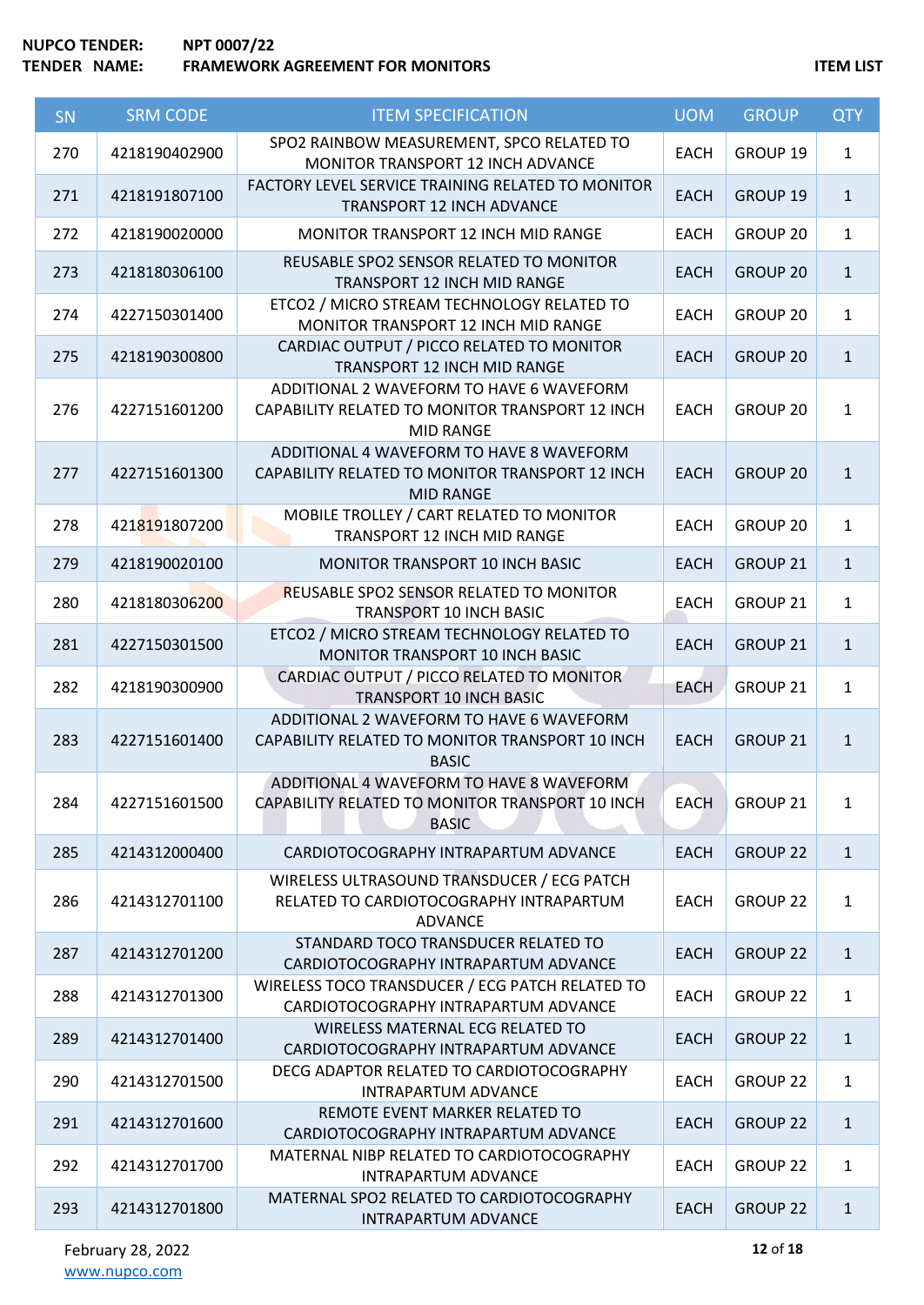| SN  | <b>SRM CODE</b> | <b>ITEM SPECIFICATION</b>                                                                                           | <b>UOM</b>  | <b>GROUP</b>        | <b>QTY</b>   |
|-----|-----------------|---------------------------------------------------------------------------------------------------------------------|-------------|---------------------|--------------|
| 294 | 4214312701900   | ECG / IUP TRANSDUCER RELATED TO<br>CARDIOTOCOGRAPHY INTRAPARTUM ADVANCE                                             | <b>EACH</b> | <b>GROUP 22</b>     | $\mathbf{1}$ |
| 295 | 4214312702000   | MECG CABLE RELATED TO CARDIOTOCOGRAPHY<br><b>INTRAPARTUM ADVANCE</b>                                                | <b>EACH</b> | <b>GROUP 22</b>     | $\mathbf{1}$ |
| 296 | 4214312702100   | PRINTER RELATED TO CARDIOTOCOGRAPHY<br><b>INTRAPARTUM ADVANCE</b>                                                   | <b>EACH</b> | GROUP 22            | $\mathbf{1}$ |
| 297 | 4214312702200   | PRINTER PAPERS RELATED TO CARDIOTOCOGRAPHY<br><b>INTRAPARTUM ADVANCE</b>                                            | <b>EACH</b> | <b>GROUP 22</b>     | $\mathbf{1}$ |
| 298 | 4219161007300   | <b>CENTRAL STATION LICENSE 4 BEDS RELATED TO</b><br>CARDIOTOCOGRAPHY INTRAPARTUM ADVANCE                            | <b>EACH</b> | GROUP <sub>22</sub> | $\mathbf{1}$ |
| 299 | 4219161007400   | CENTRAL STATION LICENSE 6 BEDS RELATED TO<br>CARDIOTOCOGRAPHY INTRAPARTUM ADVANCE                                   | <b>EACH</b> | <b>GROUP 22</b>     | $\mathbf{1}$ |
| 300 | 4219161007500   | CENTRAL STATION LICENSE 8 BEDS RELATED TO<br>CARDIOTOCOGRAPHY INTRAPARTUM ADVANCE                                   | <b>EACH</b> | GROUP <sub>22</sub> | $\mathbf{1}$ |
| 301 | 4219161007600   | CENTRAL STATION LICENSE 10 BEDS RELATED TO<br>CARDIOTOCOGRAPHY INTRAPARTUM ADVANCE                                  | <b>EACH</b> | <b>GROUP 22</b>     | $\mathbf{1}$ |
| 302 | 4219161007700   | CENTRAL STATION LICENSE 16 BEDS RELATED TO<br>CARDIOTOCOGRAPHY INTRAPARTUM ADVANCE                                  | <b>EACH</b> | GROUP <sub>22</sub> | $\mathbf{1}$ |
| 303 | 4214312702300   | MOBILE CART WITH DRAWER / STORAGE SPACES RELATED<br>TO CARDIOTOCOGRAPHY INTRAPARTUM ADVANCE                         | <b>EACH</b> | <b>GROUP 22</b>     | $\mathbf{1}$ |
| 304 | 4214312702400   | <b>FACTORY LEVEL SERVICE TRAINING RELATED TO</b><br>CARDIOTOCOGRAPHY INTRAPARTUM ADVANCE                            | <b>EACH</b> | GROUP <sub>22</sub> | $\mathbf{1}$ |
| 305 | 4218190020200   | MONITOR BEDSIDE NEONATE ADVANCE 15 INCH                                                                             | <b>EACH</b> | GROUP 23            | $\mathbf{1}$ |
| 306 | 4218190403000   | MULTI PARAMETER MODULE RELATED TO MONITOR<br>BEDSIDE NEONATE ADVANCE 15 INCH                                        | <b>EACH</b> | GROUP <sub>23</sub> | $\mathbf{1}$ |
| 307 | 4218191807300   | WIFI FOR MULTI PARAMETER MODULE RELATED TO<br>MONITOR BEDSIDE NEONATE ADVANCE 15 INCH                               | <b>EACH</b> | <b>GROUP 23</b>     | $\mathbf{1}$ |
| 308 | 4218180306300   | DISPOSABLE SPO2 SENSOR NEONATE RELATED TO<br>MONITOR BEDSIDE NEONATE ADVANCE 15 INCH                                | <b>EACH</b> | GROUP 23            | $\mathbf{1}$ |
| 309 | 4227150301600   | ETCO2 / MICRO STREAM TECHNOLOGY RELATED TO<br>MONITOR BEDSIDE NEONATE ADVANCE 15 INCH.                              | <b>EACH</b> | <b>GROUP 23</b>     | $\mathbf{1}$ |
| 310 | 4218191807400   | 3RD PARTY DEVICE INTEGRATION WITH OTHER DEVICE<br>RELATED TO MONITOR BEDSIDE NEONATE ADVANCE 15<br><b>INCH</b>      | <b>EACH</b> | <b>GROUP 23</b>     | $\mathbf{1}$ |
| 311 | 4218190301000   | CARDIAC OUTPUT / PICCO RELATED TO MONITOR BEDSIDE<br>NEONATE ADVANCE 15 INCH                                        | <b>EACH</b> | <b>GROUP 23</b>     | $\mathbf{1}$ |
| 312 | 4218160700600   | <b>IBP 2 CHANNELS RELATED TO MONITOR BEDSIDE</b><br>NEONATE ADVANCE 15 INCH                                         | <b>EACH</b> | GROUP <sub>23</sub> | $\mathbf{1}$ |
| 313 | 4227252300500   | BIS RELATED TO MONITOR BEDSIDE NEONATE ADVANCE<br>15 INCH                                                           | <b>EACH</b> | <b>GROUP 23</b>     | $\mathbf{1}$ |
| 314 | 4227151601600   | ADDITIONAL 2 WAVEFORM TO HAVE 6 WAVEFORM<br>CAPABILITY RELATED TO MONITOR BEDSIDE NEONATE<br><b>ADVANCE 15 INCH</b> | <b>EACH</b> | GROUP <sub>23</sub> | $\mathbf{1}$ |
| 315 | 4227151601700   | ADDITIONAL 4 WAVEFORM TO HAVE 8 WAVEFORM<br>CAPABILITY RELATED TO MONITOR BEDSIDE NEONATE<br><b>ADVANCE 15 INCH</b> | <b>EACH</b> | <b>GROUP 23</b>     | $\mathbf{1}$ |
| 316 | 4218191807500   | 3RD PARTY WEB ACCESS APPLICATION RELATED TO<br>MONITOR BEDSIDE NEONATE ADVANCE 15 INCH                              | <b>EACH</b> | GROUP 23            | $\mathbf{1}$ |
| 317 | 4218191807600   | SECONDARY ACTIVE DISPLAY WITH CONTROL RELATED TO<br>MONITOR BEDSIDE NEONATE ADVANCE 15 INCH                         | <b>EACH</b> | <b>GROUP 23</b>     | $\mathbf{1}$ |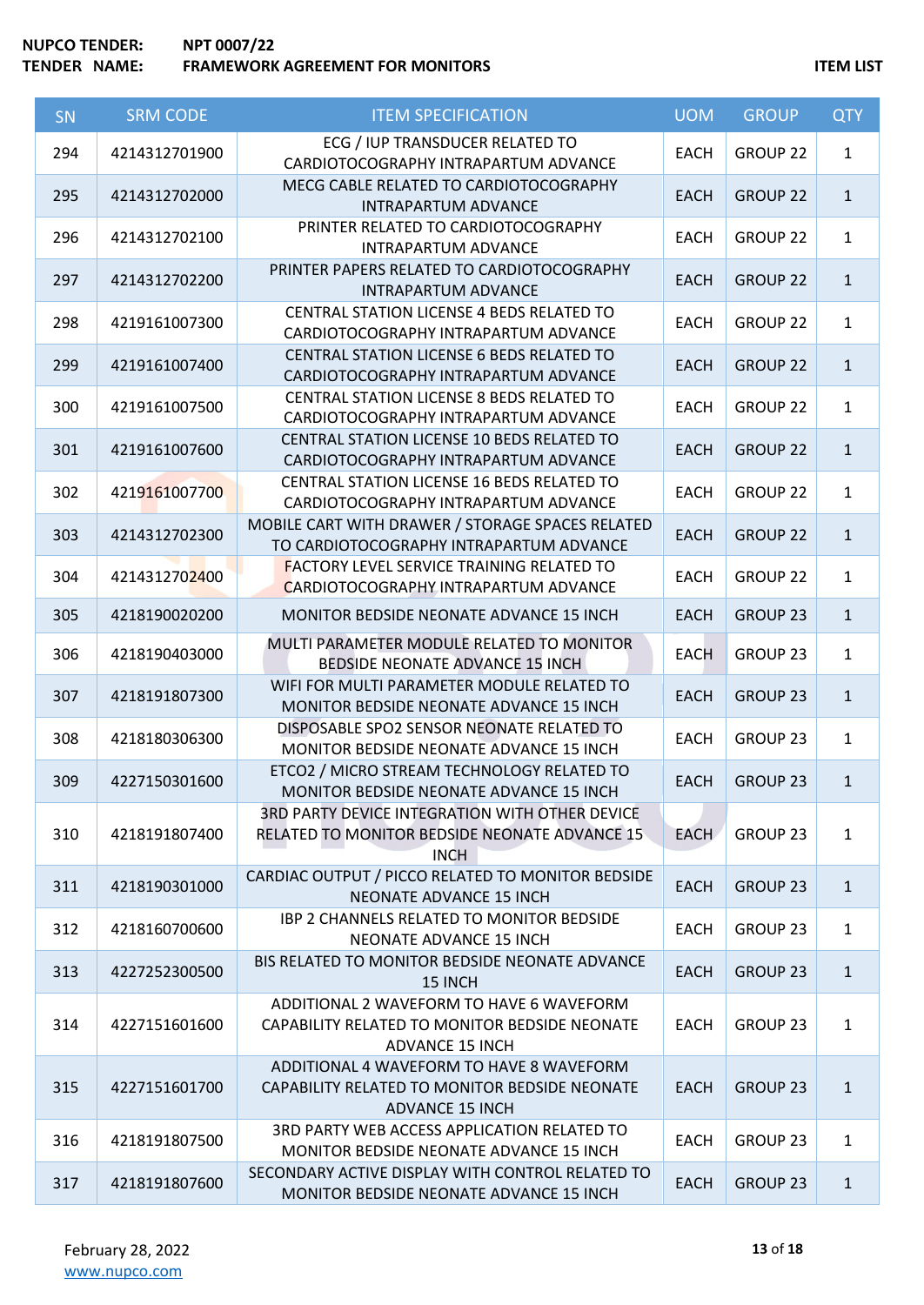| SN  | <b>SRM CODE</b> | <b>ITEM SPECIFICATION</b>                                                                                        | <b>UOM</b>  | <b>GROUP</b>        | <b>QTY</b>   |
|-----|-----------------|------------------------------------------------------------------------------------------------------------------|-------------|---------------------|--------------|
| 318 | 4218190403100   | SPO2 RAINBOW MEASUREMENT, SPHB, SPOC, PVI, SPMET,<br>SPCO RELATED TO MONITOR BEDSIDE NEONATE ADVANCE<br>15 INCH  | <b>EACH</b> | GROUP 23            | $\mathbf{1}$ |
| 319 | 4218191600400   | MASIMO O3 TO MONITOR CEREBRAL OXYGENATION<br>RELATED TO MONITOR BEDSIDE NEONATE ADVANCE 15<br><b>INCH</b>        | <b>EACH</b> | <b>GROUP 23</b>     | $\mathbf{1}$ |
| 320 | 4218191807700   | REMOTE CONTROL WIRED / WIRELESS RELATED TO<br>MONITOR BEDSIDE NEONATE ADVANCE 15 INCH                            | <b>EACH</b> | GROUP <sub>23</sub> | $\mathbf{1}$ |
| 321 | 4218190403200   | NEONATAL ASSESSMENT RECORD RELATED TO MONITOR<br>BEDSIDE NEONATE ADVANCE 15 INCH                                 | <b>EACH</b> | <b>GROUP 23</b>     | $\mathbf{1}$ |
| 322 | 4218191807800   | NEONATAL EVENT REVIEW RELATED TO MONITOR<br>BEDSIDE NEONATE ADVANCE 15 INCH                                      | <b>EACH</b> | GROUP <sub>23</sub> | $\mathbf{1}$ |
| 323 | 4219161007800   | CENTRAL STATION LICENSE 4 BEDS RELATED TO MONITOR<br>BEDSIDE NEONATE ADVANCE 15 INCH                             | <b>EACH</b> | GROUP 23            | $\mathbf{1}$ |
| 324 | 4219161007900   | CENTRAL STATION LICENSE 6 BEDS RELATED TO MONITOR<br>BEDSIDE NEONATE ADVANCE 15 INCH                             | <b>EACH</b> | <b>GROUP 23</b>     | $\mathbf{1}$ |
| 325 | 4219161008000   | CENTRAL STATION LICENSE 8 BEDS RELATED TO MONITOR<br>BEDSIDE NEONATE ADVANCE 15 INCH                             | <b>EACH</b> | <b>GROUP 23</b>     | $\mathbf{1}$ |
| 326 | 4219161008100   | CENTRAL STATION LICENSE 10 BEDS RELATED TO<br>MONITOR BEDSIDE NEONATE ADVANCE 15 INCH                            | <b>EACH</b> | GROUP <sub>23</sub> | $\mathbf{1}$ |
| 327 | 4219161008200   | CENTRAL STATION LICENSE 12 BEDS RELATED TO<br>MONITOR BEDSIDE NEONATE ADVANCE 15 INCH                            | <b>EACH</b> | <b>GROUP 23</b>     | $\mathbf{1}$ |
| 328 | 4219161008300   | CENTRAL STATION LICENSE 16 BEDS RELATED TO<br>MONITOR BEDSIDE NEONATE ADVANCE 15 INCH                            | <b>EACH</b> | <b>GROUP 23</b>     | $\mathbf{1}$ |
| 329 | 4219161008400   | CENTRAL STATION LICENSE 20 BEDS RELATED TO<br>MONITOR BEDSIDE NEONATE ADVANCE 15 INCH                            | <b>EACH</b> | <b>GROUP 23</b>     | $\mathbf{1}$ |
| 330 | 4219161008500   | CENTRAL STATION LICENSE 24 BEDS RELATED TO<br>MONITOR BEDSIDE NEONATE ADVANCE 15 INCH                            | <b>EACH</b> | GROUP 23            | $\mathbf{1}$ |
| 331 | 4219161008600   | CENTRAL STATION LICENSE 32 BEDS RELATED TO<br>MONITOR BEDSIDE NEONATE ADVANCE 15 INCH                            | <b>EACH</b> | <b>GROUP 23</b>     | $\mathbf{1}$ |
| 332 | 4219161008700   | CENTRAL SERVER UP TO 500 BEDS RELATED TO MONITOR<br>BEDSIDE NEONATE ADVANCE 15 INCH                              | <b>EACH</b> | GROUP 23            | 1            |
| 333 | 4218191807900   | MOBILE TROLLEY / CART RELATED TO MONITOR BEDSIDE<br>NEONATE ADVANCE 15 INCH                                      | <b>EACH</b> | <b>GROUP 23</b>     | $\mathbf{1}$ |
| 334 | 4218191808000   | FACTORY LEVEL SERVICE TRAINING RELATED TO MONITOR<br>BEDSIDE NEONATE ADVANCE 15 INCH                             | <b>EACH</b> | GROUP <sub>23</sub> | $\mathbf{1}$ |
| 335 | 4218190020300   | <b>MONITOR BEDSIDE NEONATE MID RANGE 15 INCH</b>                                                                 | <b>EACH</b> | <b>GROUP 24</b>     | $\mathbf{1}$ |
| 336 | 4218190403300   | MULTI PARAMETER MODULE RELATED TO MONITOR<br>BEDSIDE NEONATE MID RANGE 15 INCH                                   | <b>EACH</b> | GROUP <sub>24</sub> | $\mathbf{1}$ |
| 337 | 4218191808100   | WIFI FOR MULTI PARAMETER MODULE RELATED TO<br>MONITOR BEDSIDE NEONATE MID RANGE 15 INCH                          | <b>EACH</b> | GROUP 24            | $\mathbf{1}$ |
| 338 | 4218180306400   | DISPOSABLE SPO2 SENSOR NEONATE RELATED TO<br>MONITOR BEDSIDE NEONATE MID RANGE 15 INCH                           | <b>EACH</b> | GROUP <sub>24</sub> | $\mathbf{1}$ |
| 339 | 4227150301700   | ETCO2 / MICRO STREAM TECHNOLOGY RELATED TO<br>MONITOR BEDSIDE NEONATE MID RANGE 15 INCH                          | <b>EACH</b> | <b>GROUP 24</b>     | $\mathbf{1}$ |
| 340 | 4218191808200   | 3RD PARTY DEVICE INTEGRATION WITH OTHER DEVICE<br>RELATED TO MONITOR BEDSIDE NEONATE MID RANGE 15<br><b>INCH</b> | <b>EACH</b> | <b>GROUP 24</b>     | $\mathbf{1}$ |
| 341 | 4218190301100   | CARDIAC OUTPUT / PICCO RELATED TO MONITOR BEDSIDE<br>NEONATE MID RANGE 15 INCH                                   | <b>EACH</b> | <b>GROUP 24</b>     | $\mathbf{1}$ |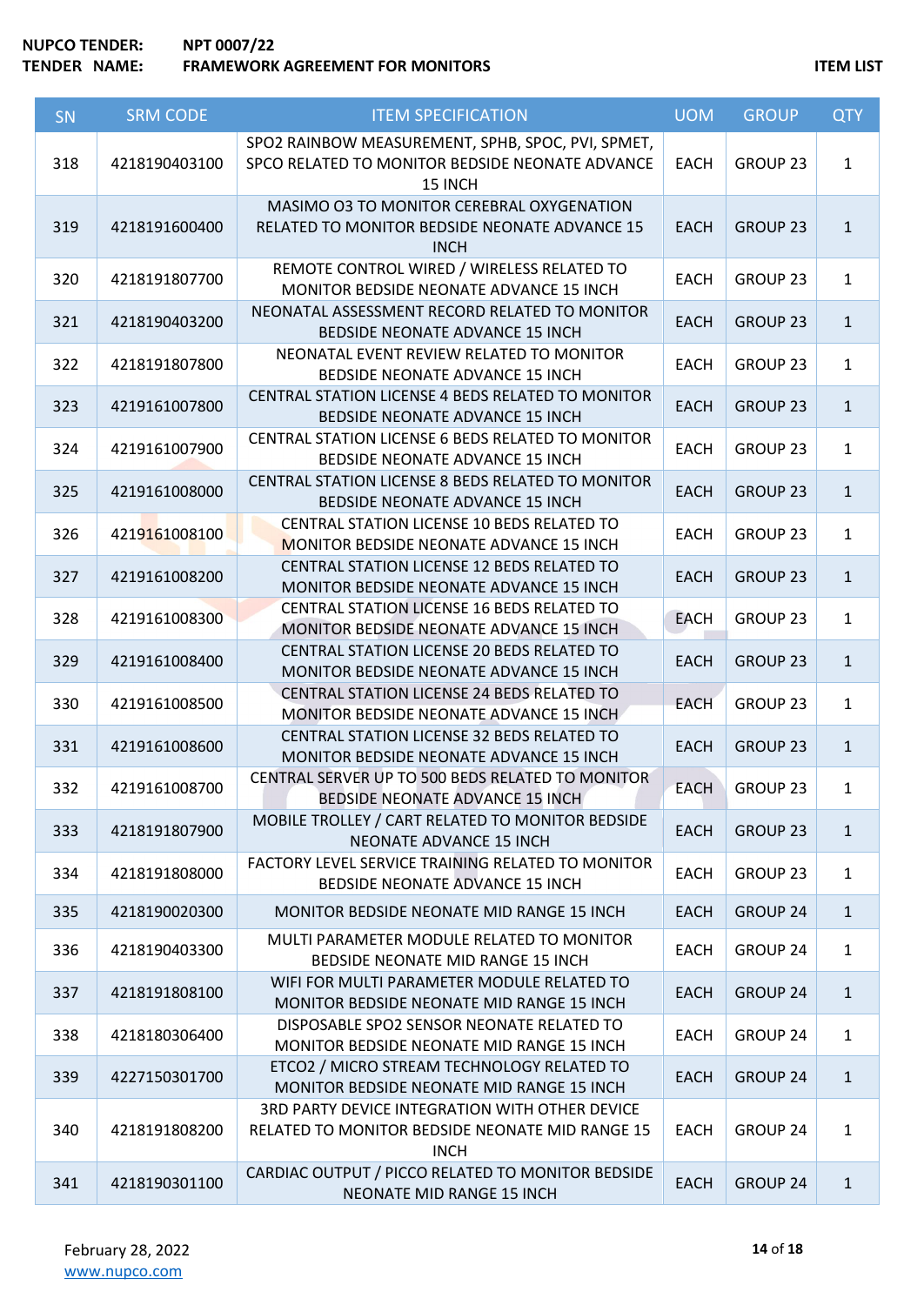# **NUPCO TENDER: NPT 0007/22 TENDER NAME:** FRAMEWORK AGREEMENT FOR MONITORS **ITEM LIST**

| SN  | <b>SRM CODE</b> | <b>ITEM SPECIFICATION</b>                                                                                                | <b>UOM</b>  | <b>GROUP</b>    | <b>QTY</b>   |
|-----|-----------------|--------------------------------------------------------------------------------------------------------------------------|-------------|-----------------|--------------|
| 342 | 4218160700700   | <b>IBP 2 CHANNELS RELATED TO MONITOR BEDSIDE</b><br>NEONATE MID RANGE 15 INCH                                            | <b>EACH</b> | GROUP 24        | $\mathbf{1}$ |
| 343 | 4227252300600   | BIS RELATED TO MONITOR BEDSIDE NEONATE MID RANGE<br>15 INCH                                                              | <b>EACH</b> | <b>GROUP 24</b> | $\mathbf{1}$ |
| 344 | 4229546500600   | NMT RELATED TO MONITOR BEDSIDE NEONATE MID<br>RANGE 15 INCH                                                              | <b>EACH</b> | GROUP 24        | $\mathbf{1}$ |
| 345 | 4227151601800   | ADDITIONAL 2 WAVEFORM TO HAVE 6 WAVEFORM<br>CAPABILITY RELATED TO MONITOR BEDSIDE NEONATE<br>MID RANGE 15 INCH           | <b>EACH</b> | <b>GROUP 24</b> | $\mathbf{1}$ |
| 346 | 4227151601900   | ADDITIONAL 4 WAVEFORM TO HAVE 8 WAVEFORM<br>CAPABILITY RELATED TO MONITOR BEDSIDE NEONATE<br>MID RANGE 15 INCH           | <b>EACH</b> | GROUP 24        | $\mathbf{1}$ |
| 347 | 4218191808300   | 3RD PARTY WEB ACCESS APPLICATION RELATED TO<br>MONITOR BEDSIDE NEONATE MID RANGE 15 INCH                                 | <b>EACH</b> | <b>GROUP 24</b> | $\mathbf{1}$ |
| 348 | 4218191808400   | SECONDARY ACTIVE DISPLAY WITH CONTROL RELATED TO<br>MONITOR BEDSIDE NEONATE MID RANGE 15 INCH                            | <b>EACH</b> | <b>GROUP 24</b> | $\mathbf{1}$ |
| 349 | 4218190403400   | SPO2 RAINBOW MEASUREMENT, SPHB, SPOC, PVI, SPMET,<br>SPCO RELATED TO MONITOR BEDSIDE NEONATE MID<br><b>RANGE 15 INCH</b> | <b>EACH</b> | <b>GROUP 24</b> | $\mathbf{1}$ |
| 350 | 4218191600500   | <b>MASIMO O3 TO MONITOR CEREBRAL OXYGENATION</b><br>RELATED TO MONITOR BEDSIDE NEONATE MID RANGE 15<br><b>INCH</b>       | <b>EACH</b> | <b>GROUP 24</b> | $\mathbf{1}$ |
| 351 | 4218191808500   | REMOTE CONTROL WIRED RELATED TO MONITOR BEDSIDE<br>NEONATE MID RANGE 15 INCH                                             | <b>EACH</b> | <b>GROUP 24</b> | $\mathbf{1}$ |
| 352 | 4218191808600   | NEONATAL CAR SEAT ASSESSMENT RECORD RELATED TO<br>MONITOR BEDSIDE NEONATE MID RANGE 15 INCH                              | <b>EACH</b> | <b>GROUP 24</b> | $\mathbf{1}$ |
| 353 | 4218191808700   | NEONATAL EVENT REVIEW RELATED TO MONITOR<br>BEDSIDE NEONATE MID RANGE 15 INCH                                            | <b>EACH</b> | <b>GROUP 24</b> | $\mathbf{1}$ |
| 354 | 4219161008800   | CENTRAL STATION LICENSE 4 BEDS RELATED TO MONITOR<br>BEDSIDE NEONATE MID RANGE 15 INCH                                   | <b>EACH</b> | GROUP 24        | $\mathbf{1}$ |
| 355 | 4219161008900   | CENTRAL STATION LICENSE 6 BEDS RELATED TO MONITOR<br>BEDSIDE NEONATE MID RANGE 15 INCH                                   | <b>EACH</b> | GROUP 24        | 1            |
| 356 | 4219161009000   | CENTRAL STATION LICENSE 8 BEDS RELATED TO MONITOR<br><b>BEDSIDE NEONATE MID RANGE 15 INCH</b>                            | <b>EACH</b> | GROUP 24        | $\mathbf{1}$ |
| 357 | 4219161009100   | CENTRAL STATION LICENSE 10 BEDS RELATED TO<br>MONITOR BEDSIDE NEONATE MID RANGE 15 INCH                                  | <b>EACH</b> | <b>GROUP 24</b> | $\mathbf{1}$ |
| 358 | 4219161009200   | <b>CENTRAL STATION LICENSE 12 BEDS RELATED TO</b><br><b>MONITOR BEDSIDE NEONATE MID RANGE 15 INCH</b>                    | <b>EACH</b> | GROUP 24        | $\mathbf{1}$ |
| 359 | 4219161009300   | <b>CENTRAL STATION LICENSE 16 BEDS RELATED TO</b><br>MONITOR BEDSIDE NEONATE MID RANGE 15 INCH                           | <b>EACH</b> | <b>GROUP 24</b> | $\mathbf{1}$ |
| 360 | 4219161009400   | <b>CENTRAL STATION LICENSE 20 BEDS RELATED TO</b><br>MONITOR BEDSIDE NEONATE MID RANGE 15 INCH                           | <b>EACH</b> | GROUP 24        | $\mathbf{1}$ |
| 361 | 4219161009500   | <b>CENTRAL STATION LICENSE 24 BEDS RELATED TO</b><br>MONITOR BEDSIDE NEONATE MID RANGE 15 INCH                           | <b>EACH</b> | <b>GROUP 24</b> | $\mathbf{1}$ |
| 362 | 4219161009600   | CENTRAL STATION LICENSE 32 BEDS RELATED TO<br>MONITOR BEDSIDE NEONATE MID RANGE 15 INCH                                  | <b>EACH</b> | GROUP 24        | $\mathbf{1}$ |
| 363 | 4219161009700   | CENTRAL SERVER UP TO 500 BEDS RELATED TO MONITOR<br>BEDSIDE NEONATE MID RANGE 15 INCH                                    | <b>EACH</b> | <b>GROUP 24</b> | $\mathbf{1}$ |
| 364 | 4218191808800   | MOBILE TROLLEY / CART RELATED TO MONITOR BEDSIDE<br>NEONATE MID RANGE 15 INCH                                            | <b>EACH</b> | GROUP 24        | $\mathbf{1}$ |
| 365 | 4218191808900   | FACTORY LEVEL SERVICE TRAINING RELATED TO MONITOR<br>BEDSIDE NEONATE MID RANGE 15 INCH                                   | <b>EACH</b> | <b>GROUP 24</b> | $\mathbf{1}$ |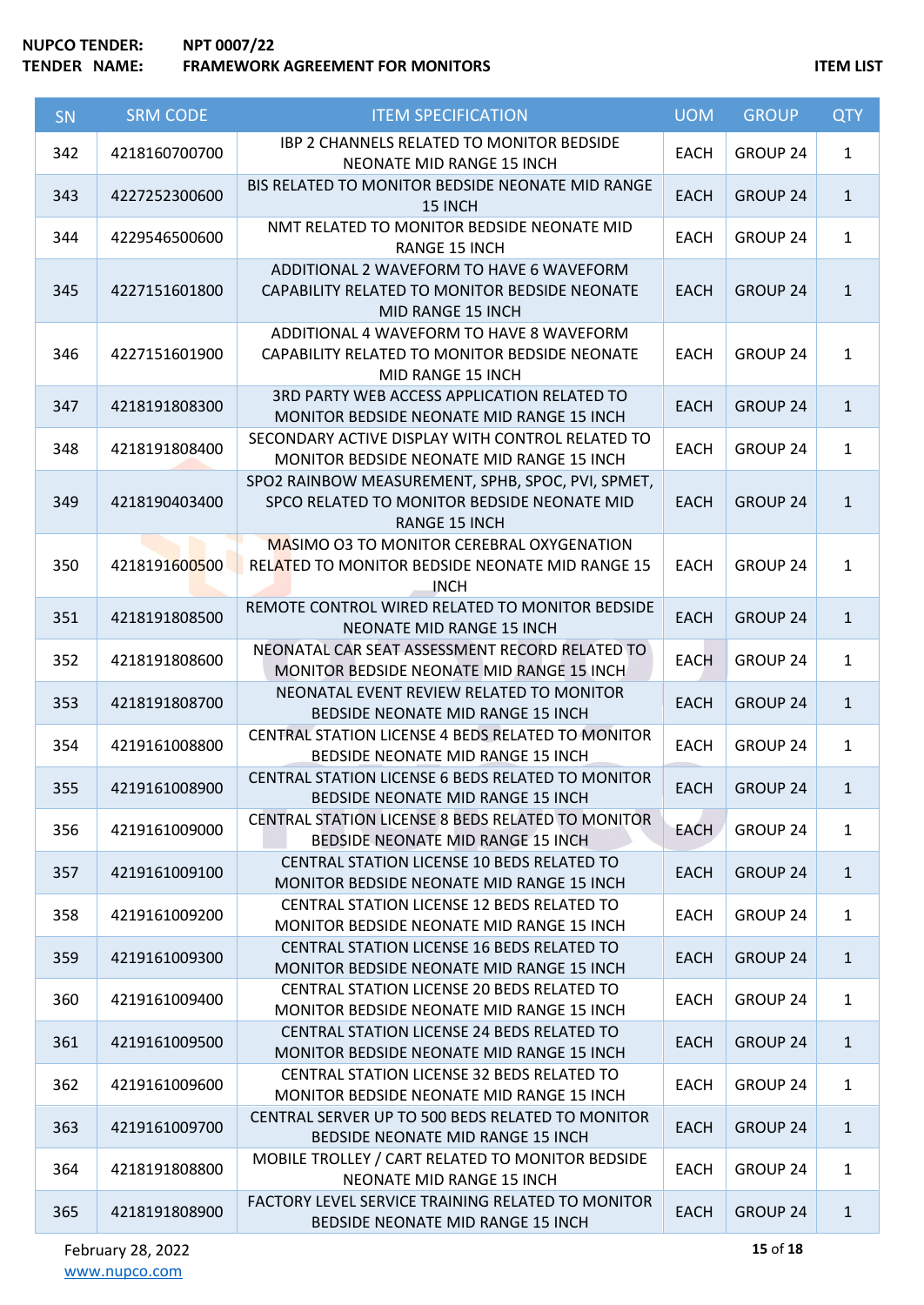| SN  | <b>SRM CODE</b> | <b>ITEM SPECIFICATION</b>                                                                                                         | <b>UOM</b>  | <b>GROUP</b>        | <b>QTY</b>   |
|-----|-----------------|-----------------------------------------------------------------------------------------------------------------------------------|-------------|---------------------|--------------|
| 366 | 4218190020400   | <b>MONITOR BEDSIDE NEONATE BASIC 15 INCH</b>                                                                                      | <b>EACH</b> | GROUP 25            | $\mathbf{1}$ |
| 367 | 4218180306500   | DISPOSABLE SPO2 NEONATE SENSOR RELATED TO<br>MONITOR BEDSIDE NEONATE BASIC 15 INCH                                                | <b>EACH</b> | <b>GROUP 25</b>     | $\mathbf{1}$ |
| 368 | 4227150301800   | ETCO2 / MICRO STREAM TECHNOLOGY RELATED TO<br>MONITOR BEDSIDE NEONATE BASIC 15 INCH                                               | <b>EACH</b> | GROUP 25            | $\mathbf{1}$ |
| 369 | 4218190301200   | CARDIAC OUTPUT RELATED TO MONITOR BEDSIDE<br>NEONATE BASIC 15 INCH                                                                | <b>EACH</b> | <b>GROUP 25</b>     | $\mathbf{1}$ |
| 370 | 4218190403500   | OCRG RELATED TO MONITOR BEDSIDE NEONATE BASIC 15<br><b>INCH</b>                                                                   | <b>EACH</b> | <b>GROUP 25</b>     | $\mathbf{1}$ |
| 371 | 4227151602000   | ADDITIONAL 2 WAVEFORM TO HAVE 6 WAVEFORM<br>CAPABILITY IN EACH MONITOR RELATED TO MONITOR<br><b>BEDSIDE NEONATE BASIC 15 INCH</b> | <b>EACH</b> | <b>GROUP 25</b>     | $\mathbf{1}$ |
| 372 | 4227151602100   | ADDITIONAL 4 WAVEFORM TO HAVE 8 WAVEFORM<br>CAPABILITY IN EACH MONITOR RELATED TO MONITOR<br><b>BEDSIDE NEONATE BASIC 15 INCH</b> | <b>EACH</b> | GROUP 25            | $\mathbf{1}$ |
| 373 | 4218190403600   | SPO2 RAINBOW MEASUREMENT, SPHB, SPOC RELATED TO<br>MONITOR BEDSIDE NEONATE BASIC 15 INCH                                          | <b>EACH</b> | <b>GROUP 25</b>     | $\mathbf{1}$ |
| 374 | 4219161009800   | <b>CENTRAL STATION LICENSE 4 BEDS RELATED TO MONITOR</b><br>BEDSIDE NEONATE BASIC 15 INCH                                         | <b>EACH</b> | <b>GROUP 25</b>     | $\mathbf{1}$ |
| 375 | 4219161009900   | CENTRAL STATION LICENSE 6 BEDS RELATED TO MONITOR<br>BEDSIDE NEONATE BASIC 15 INCH                                                | <b>EACH</b> | <b>GROUP 25</b>     | $\mathbf{1}$ |
| 376 | 4219161010000   | <b>CENTRAL STATION LICENSE 8 BEDS RELATED TO MONITOR</b><br>BEDSIDE NEONATE BASIC 15 INCH                                         | <b>EACH</b> | GROUP 25            | $\mathbf{1}$ |
| 377 | 4219161010100   | CENTRAL STATION LICENSE 10 BEDS RELATED TO<br>MONITOR BEDSIDE NEONATE BASIC 15 INCH                                               | <b>EACH</b> | <b>GROUP 25</b>     | $\mathbf{1}$ |
| 378 | 4219161010200   | CENTRAL STATION LICENSE 12 BEDS RELATED TO<br>MONITOR BEDSIDE NEONATE BASIC 15 INCH                                               | <b>EACH</b> | GROUP 25            | $\mathbf{1}$ |
| 379 | 4219161010300   | CENTRAL STATION LICENSE 16 BEDS RELATED TO<br>MONITOR BEDSIDE NEONATE BASIC 15 INCH                                               | <b>EACH</b> | <b>GROUP 25</b>     | $\mathbf{1}$ |
| 380 | 4219161010400   | CENTRAL STATION LICENSE 20 BEDS RELATED TO<br>MONITOR BEDSIDE NEONATE BASIC 15 INCH                                               | <b>EACH</b> | <b>GROUP 25</b>     | $\mathbf{1}$ |
| 381 | 4219161010500   | <b>CENTRAL STATION LICENSE 24 BEDS RELATED TO</b><br>MONITOR BEDSIDE NEONATE BASIC 15 INCH                                        | <b>EACH</b> | GROUP 25            | $\mathbf{1}$ |
| 382 | 4218191809000   | MOBILE TROLLEY / CART RELATED TO MONITOR BEDSIDE<br><b>NEONATE BASIC 15 INCH</b>                                                  | <b>EACH</b> | <b>GROUP 25</b>     | $\mathbf{1}$ |
| 383 | 4218191809100   | FACTORY LEVEL SERVICE TRAINING RELATED TO MONITOR<br><b>BEDSIDE NEONATE BASIC 15 INCH</b>                                         | <b>EACH</b> | <b>GROUP 25</b>     | $\mathbf{1}$ |
| 384 | 4220185600000   | <b>HOLTER ECG</b>                                                                                                                 | <b>EACH</b> | GROUP <sub>26</sub> | $\mathbf{1}$ |
| 385 | 4218171300100   | BI-DIRECTIONAL COMMUNICATION INTEGRATION<br>RELATED TO HOLTER ECG                                                                 | <b>EACH</b> | <b>GROUP 26</b>     | $\mathbf{1}$ |
| 386 | 4218171300200   | DISPOSABLE BAGS RELATED TO HOLTER ECG                                                                                             | <b>EACH</b> | GROUP 26            | $\mathbf{1}$ |
| 387 | 4218171300300   | DOCKING STATION RELATED TO HOLTER ECG                                                                                             | <b>EACH</b> | GROUP 26            | $\mathbf{1}$ |
| 388 | 4218171300400   | ECG LEADS RELATED TO HOLTER ECG                                                                                                   | <b>EACH</b> | GROUP 26            | $\mathbf{1}$ |
| 389 | 4218171300500   | RECORDER 48 HOURS RELATED TO HOLTER ECG                                                                                           | <b>EACH</b> | GROUP 26            | $\mathbf{1}$ |
| 390 | 4218171300600   | RECORDER 7 DAYS RELATED TO HOLTER ECG                                                                                             | <b>EACH</b> | GROUP 26            | $\mathbf{1}$ |
| 391 | 4218171300700   | RECORDER 72/96 HOURS RELATED TO HOLTER ECG                                                                                        | <b>EACH</b> | GROUP 26            | $\mathbf{1}$ |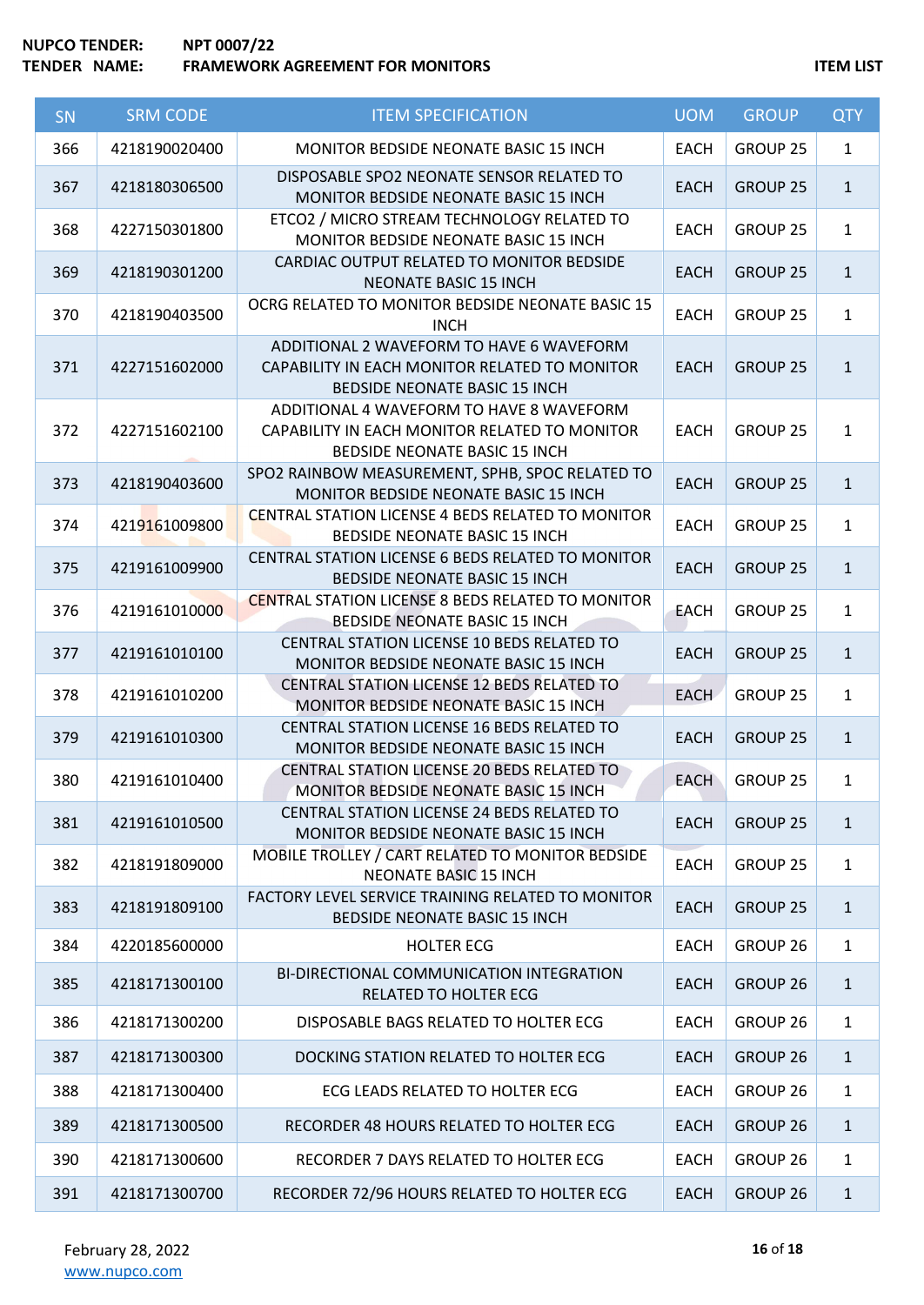| SN  | <b>SRM CODE</b> | <b>ITEM SPECIFICATION</b>                                                                                | <b>UOM</b>  | <b>GROUP</b>        | <b>QTY</b>   |
|-----|-----------------|----------------------------------------------------------------------------------------------------------|-------------|---------------------|--------------|
| 392 | 4218171300800   | RECORDER 24 HOURS RELATED TO HOLTER ECG                                                                  | <b>EACH</b> | GROUP <sub>26</sub> | $\mathbf{1}$ |
| 393 | 4218171300900   | REUSABLE BAGS RELATED TO HOLTER ECG                                                                      | <b>EACH</b> | GROUP 26            | $\mathbf{1}$ |
| 394 | 4323151300200   | <b>HOLTER NIBP</b>                                                                                       | <b>EACH</b> | GROUP 27            | $\mathbf{1}$ |
| 395 | 4218171301000   | CARRYING CASE / BAG RELATED TO HOLTER NIBP                                                               | <b>EACH</b> | <b>GROUP 27</b>     | $\mathbf{1}$ |
| 396 | 4218171301100   | CUFF ADULT LARGE SIZE RELATED TO HOLTER NIBP                                                             | <b>EACH</b> | GROUP 27            | $\mathbf{1}$ |
| 397 | 4218171301200   | CUFF ADULT SIZE RELATED TO HOLTER NIBP                                                                   | <b>EACH</b> | GROUP 27            | $\mathbf{1}$ |
| 398 | 4218171301300   | CUFF LARGE SIZE RELATED TO HOLTER NIBP                                                                   | <b>EACH</b> | GROUP 27            | $\mathbf{1}$ |
| 399 | 4218171301400   | CUFF SMALL SIZE RELATED TO HOLTER NIBP                                                                   | <b>EACH</b> | GROUP 27            | $\mathbf{1}$ |
| 400 | 4218171301500   | <b>CUFFS RELATED TO HOLTER NIBP</b>                                                                      | <b>EACH</b> | GROUP 27            | $\mathbf{1}$ |
| 401 | 4220170002400   | <b>STRESS TEST CARDIAC</b>                                                                               | <b>EACH</b> | <b>GROUP 28</b>     | $\mathbf{1}$ |
| 402 | 4227160800000   | BICYCLE RELATED TO STRESS TEST CARDIAC                                                                   | <b>EACH</b> | GROUP 28            | $\mathbf{1}$ |
| 403 | 4227160800100   | ECG WIRELESS MODULE RELATED TO STRESS TEST<br><b>CARDIAC</b>                                             | <b>EACH</b> | <b>GROUP 28</b>     | $\mathbf{1}$ |
| 404 | 4227160800200   | SPO2 SENSOR RELATED TO STRESS TEST CARDIAC                                                               | <b>EACH</b> | GROUP 28            | $\mathbf{1}$ |
| 405 | 4227160800300   | TREADMILL RELATED TO STRESS TEST CARDIAC                                                                 | <b>EACH</b> | <b>GROUP 28</b>     | $\mathbf{1}$ |
| 406 | 4227160800400   | FACTORY LEVEL SERVICE TRAINING RELATED TO STRESS<br><b>TEST CARDIAC</b>                                  | <b>EACH</b> | GROUP 28            | $\mathbf{1}$ |
| 407 | 4214312000500   | CARDIOTOCOGRAPHY ANTEPARTUM ADVANCE                                                                      | <b>EACH</b> | GROUP 29            | $\mathbf{1}$ |
| 408 | 4214312702500   | WIRELESS ULTRASOUND TRANSDUCER RELATED TO<br>CARDIOTOCOGRAPHY ANTEPARTUM ADVANCE                         | <b>EACH</b> | GROUP 29            | $\mathbf{1}$ |
| 409 | 4214312702600   | STANDARD TOCO TRANSDUCER RELATED TO<br>CARDIOTOCOGRAPHY ANTEPARTUM ADVANCE                               | <b>EACH</b> | <b>GROUP 29</b>     | $\mathbf{1}$ |
| 410 | 4214312702700   | WIRELESS TOCO TRANSDUCER RELATED TO<br>CARDIOTOCOGRAPHY ANTEPARTUM ADVANCE                               | <b>EACH</b> | GROUP <sub>29</sub> | 1            |
| 411 | 4214312702800   | PRINTER RELATED TO CARDIOTOCOGRAPHY ANTEPARTUM<br><b>ADVANCE</b>                                         | <b>EACH</b> | GROUP 29            | $\mathbf{1}$ |
| 412 | 4214312702900   | PRINTER PAPERS RELATED TO CARDIOTOCOGRAPHY<br>ANTEPARTUM ADVANCE                                         | <b>EACH</b> | GROUP 29            | $\mathbf{1}$ |
| 413 | 4214312703000   | MOBILE CART WITH DRAWER / STORAGE SPACES RELATED<br>TO CARDIOTOCOGRAPHY ANTEPARTUM ADVANCE               | <b>EACH</b> | GROUP 29            | $\mathbf{1}$ |
| 414 | 4214312703100   | FACTORY LEVEL SERVICE TRAINING RELATED TO<br>CARDIOTOCOGRAPHY ANTEPARTUM ADVANCE                         | <b>EACH</b> | GROUP 29            | $\mathbf{1}$ |
| 415 | 4218190018600   | MONITORING AND SCORING SYSTEM VITAL SIGN IN-<br><b>PATIENT</b>                                           | <b>EACH</b> | <b>GROUP 30</b>     | $\mathbf{1}$ |
| 416 | 4218191809200   | MOBILE NOTIFICATION DEVICES RELATED TO<br>MONITORING AND SCORING SYSTEM VITAL SIGN IN-<br><b>PATIENT</b> | <b>EACH</b> | GROUP 30            | $\mathbf{1}$ |
| 417 | 4218191809300   | MOBILE DEVICE BATTERY RELATED TO MONITORING AND<br>SCORING SYSTEM VITAL SIGN IN-PATIENT                  | <b>EACH</b> | <b>GROUP 30</b>     | $\mathbf{1}$ |
| 418 | 4219161010600   | VITAL SIGN MONITOR RELATED TO MONITORING AND<br>SCORING SYSTEM VITAL SIGN IN-PATIENT                     | <b>EACH</b> | GROUP 30            | $\mathbf{1}$ |
| 419 | 4219161010700   | CENTRAL SURVEILLANCE RELATED TO MONITORING AND<br>SCORING SYSTEM VITAL SIGN IN-PATIENT                   | <b>EACH</b> | <b>GROUP 30</b>     | $\mathbf{1}$ |